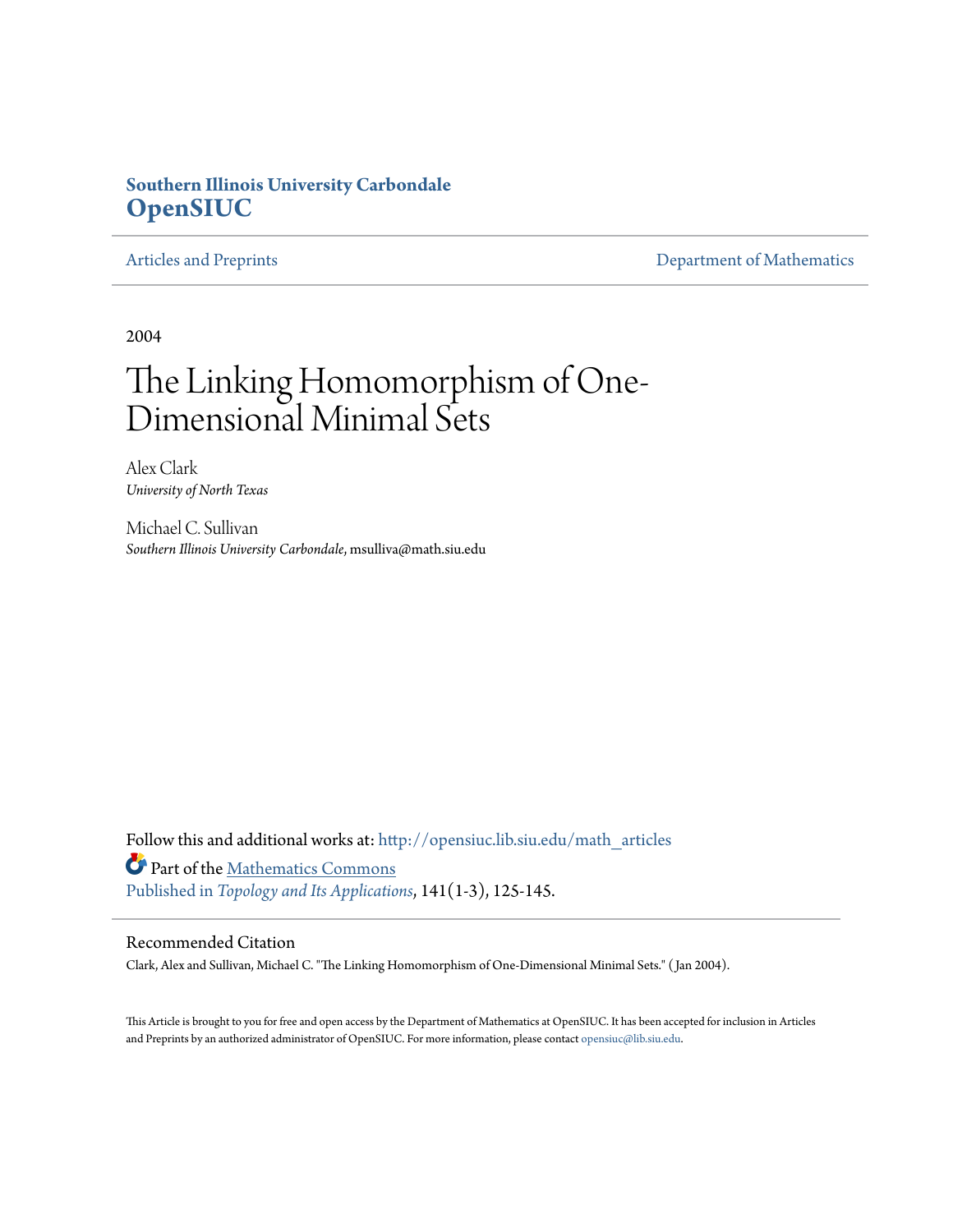# The Linking Homomorphism  $\mathcal{L}_1$  is the Linking Homomorphism of the Linking Homomorphism of the Linking Homomorphism  $\mathcal{L}_2$

Alex Clark and Michael C. Sullivan

ABSTRACT. We introduce a way of characterizing the linking of one-dimensional minimal sets in three-dimensional flows and carry out the characterization for some minimal sets within flows modelled by templates, with an emphasis on the linking of Denjoy continua. We also show that any aperiodic minimal subshift of minimal block growth has a suspension which is homeomorphic to a Denjoy continuum.

A flow is a continuous group action  $\phi$  of  $(\mathbf{R},+)$  on a space X. If f is a continuous **Z** or **R** action on X, then a closed set  $M \subset X$  is a minimal set of  $f$  if  $M$  is invariant but contains no proper, non-empty, closed set which is also invariant under the action. This is equivalent to requiring that the  $f$ -orbit of each point of M be dense in M. The simplest one-dimensional minimal sets of flows are periodic orbits, and the linking of periodic orbits in three-dimensional flows has been wellstudied; see [BW1], [BW2], and [GHS]. We broaden the perspective and introduce a way of characterizing the linking of one-dimensional minimal sets in three-dimensional flows. With an embedding of two minimal sets M and M' in three space we associate a homomorphism  $H_1(M') \to H^1(M)$  from Cech homology to Cech cohomology with integer coefficients, the *linking homomorphism*. In the case of circular minimal sets, the standard linking number of the embedding represents

<sup>1991</sup> Mathematics Subject Classification. Primary 37D45; Secondary 37B10, 37B20, 37-04.

Key words and phrases. minimal set, link, template.

The research was funded in part by a grant from the University of North Texas.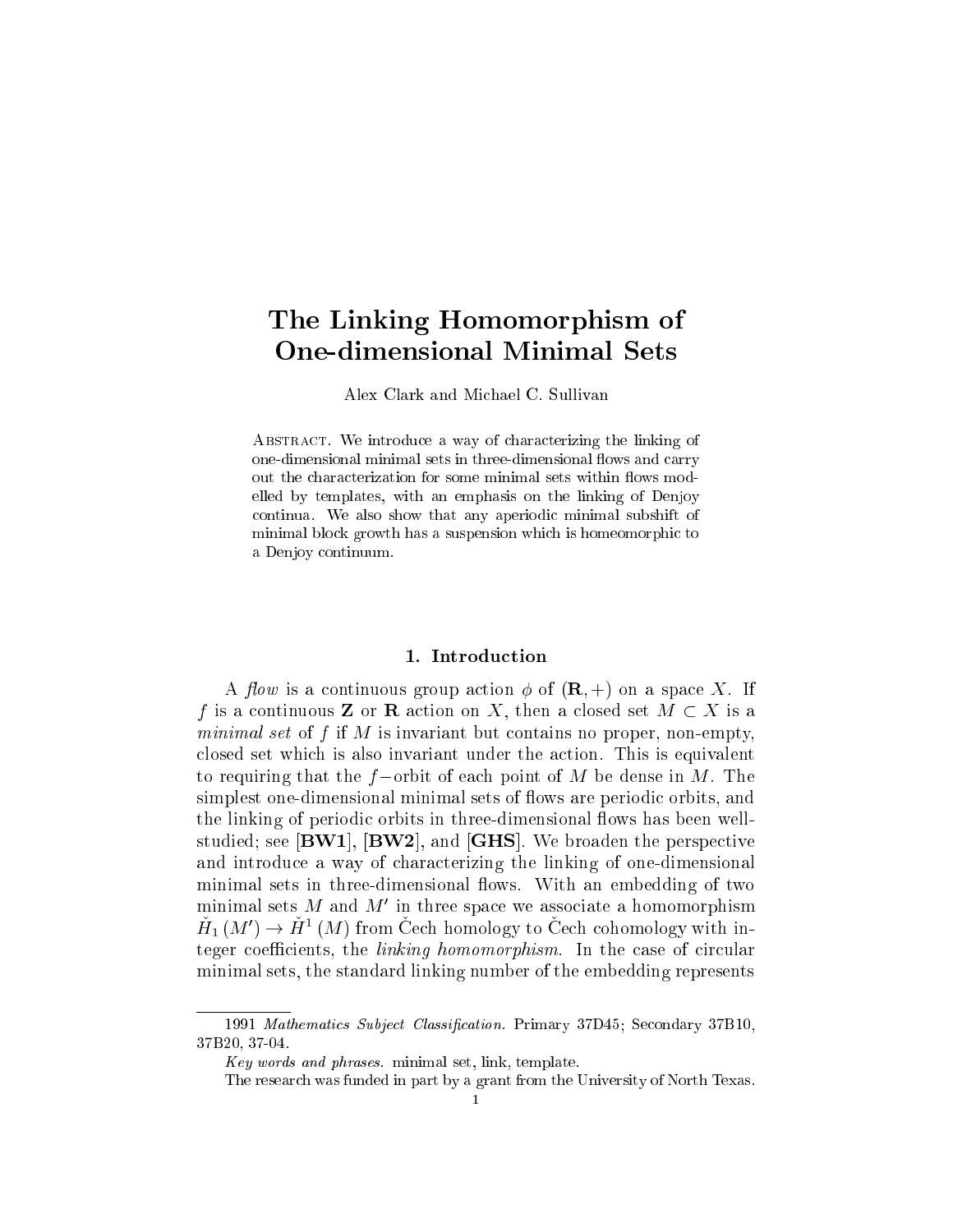this homomorphism. In the more general case this linking homomorphism is not necessarily represented by an integer and depends on the structure of the groups  $H_1(M')$  and  $H^1(M)$ .

We shall examine the linking homomorphism for minimal sets having minimal block growth in the Lorenz template derived from the full shift on two symbols (see  $\S5$ ), which includes the minimal sets derived from Sturmian sequences. The linking homomorphism in this case can be represented by a 2 - 2 integer matrix, the Smith normal form of which is an invariant of the embedding. In the process we shall show that each such minimal set is homeomorphic to a Denjoy minimal set  $D_{\alpha}$ . Moreover, we shall show that given any  $D_{\alpha}$  from among the uncountably many topologically distinct Denjoy minimal sets (see [F], **[BaW**]), the union of all homeomorphic copies of  $D_{\alpha}$  in such a template is dense in the template, extending the results of [B]. Since these templates model  $C^{\infty}$  flows in three-space, this is a significant extension of a result of Knill  $[Kn]$ , which is of interest since the structure of the Denjoy minimal set prevented Schweitzer's counterexample [Sch] to the Seifert conjecture from being smoother than  $C^{1+\delta}$ . (Later Harrison was able to improve this to  $C^{2+\delta}$  [Har].) Similar observations apply to the general class of isolated and nearly isolated examples examined in [H]. One sees that the behavior of these minimal sets is signicantly different when not isolated and that they can interact in complicated ways. (The  $C^{\omega}$  example of  $[KK]$  is two-dimensional.)

For a space  $X$ , a metric space  $M$  is said to be  $X$ -like if for every  $\varepsilon > 0$  there is a map  $f_{\varepsilon}: M \to X$  satisfying

$$
\text{diam}(f_{\varepsilon}^{-1}(x)) < \varepsilon \text{ for all } x \in X.
$$

Solenoids and circles are examples of circle-like, one-dimensional minimal sets of flows. In flows in three space one can frequently enclose circle-like minimal sets in tubes homeomorphic to a solid torus. Gambaudo *et al*  $[GST]$  used tubes enclosing minimal sets to define a sort of ergodic linking number. However, such a tube, when retracted to an essentially embedded central circle, provides a natural map to a circle that will be an  $\varepsilon$ -map when the cross-sectional diameters of the tube do not exceed  $\varepsilon$ . Hence, if a minimal set is not circle-like, one cannot expect to model the minimal set arbitrarily well with a tube homeomorphic to a solid torus.

With  $S^1 \vee S^1$  denoting the wedge of two circles, Denjoy minimal sets are not circle-like, but instead are  $(S^1 \vee S^1)$  – like, as shown in [BaW] where the Denjoy minimal set  $D_{\alpha}$  corresponding to the irrational number  $\alpha$  is represented as the inverse limit of an inverse sequence of  $(S^1 \vee S^1)$ 's, the projections of  $D_\alpha$  onto the factor  $S^1 \vee S^1$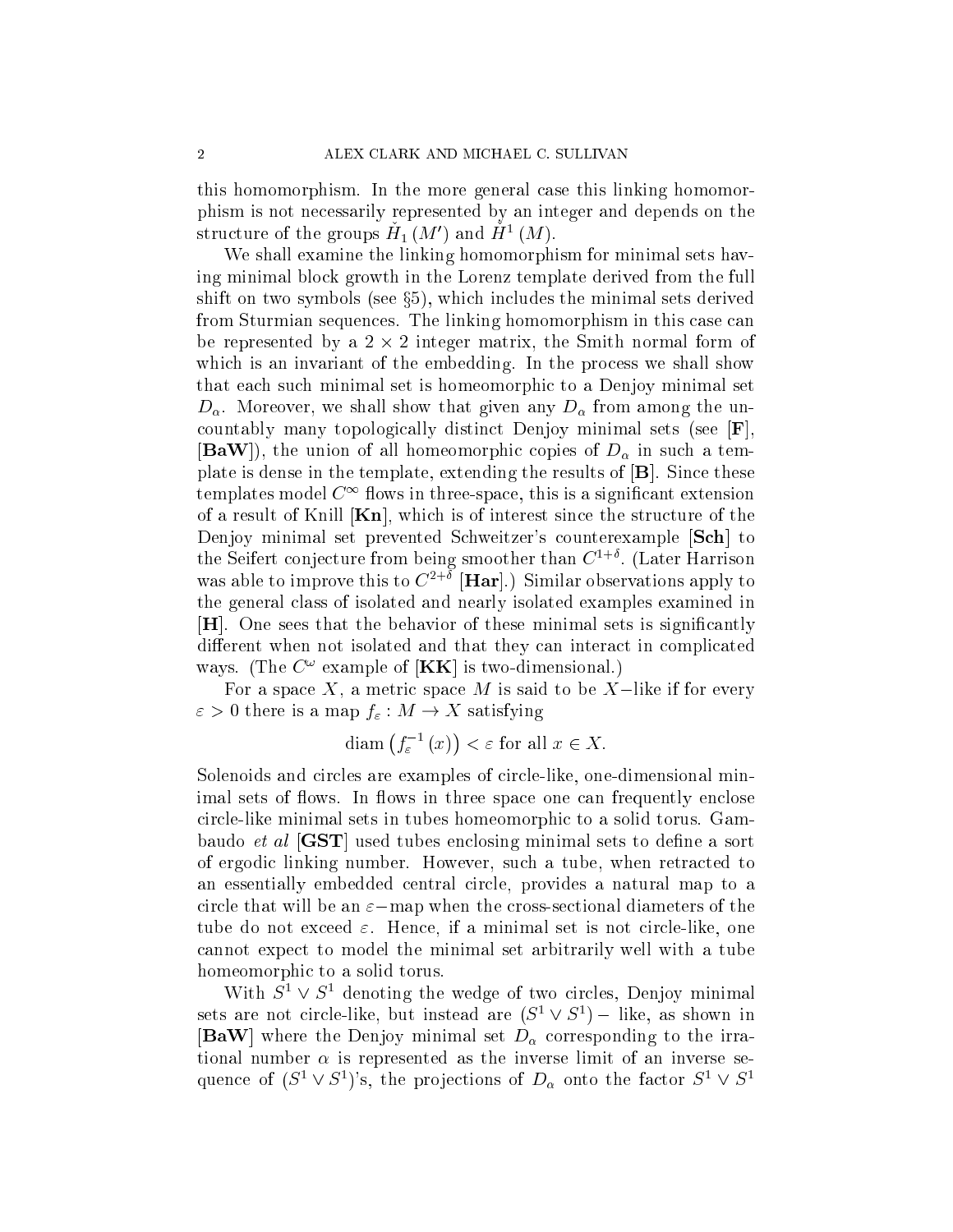spaces providing the  $\varepsilon$ -maps. And  $D_{\alpha}$  is not circle-like; otherwise,  $D_{\alpha}$ would be the inverse limit of circles  $[MS]$  and (by the continuity of Cech cohomology)  $H^1(D_\alpha)$  would then have torsion-free rank one or less, but (as we shall see)  $H^1(D_0)$  is isomorphic to  $\mathbb{Z}^2$  and so has torsion-free rank two; see [F] for a discussion of torsion-free rank. Generally, the linking homomorphism is a more appropriate way of characterizing the linking of minimal sets which are not circle-like.

#### 2. The Linking Homomorphism

Many one-dimensional minimal sets have trivial singular (co) homology (denoted  $H_1$  and  $H^1$ ) but telling Cech (co)homology. (We shall always use integer coefficients.) When  $M$  is not a periodic orbit, any map  $S^1 \to M$  must be inessential since the image must be contained in a path component and so must be an arc or a point. Solenoids, for example, have trivial  $H_1$  and  $H^1$ , but their one-dimensional Cech cohomology is sufficient for a topological classification  $[Mc]$ . For a Denjoy minimal set  $D_{\alpha}$  there is an inverse limit representation [BaW]

$$
S^1 \vee S^1 \xleftarrow{f_1} S^1 \vee S^1 \xleftarrow{f_2} S^1 \vee S^1 \xleftarrow{f_3} \cdots D_{\alpha}
$$

where the bonding maps  $f_i$  depend on the continued fraction expansion of  $\alpha$ , but where each  $f_i$  (independent of  $\alpha$  and i) induces isomorphisms of  $H_1(S^1 \vee S^1)$  and  $H^1(S^1 \vee S^1)$  which can be represented by matrices in  $SL(2,\mathbf{Z})$ . Thus, by continuity,  $H_1(D_\alpha)$  and  $H^1(D_\alpha)$  are both isomorphic to  $\mathbb{Z}^2$  while having trivial  $H_1$  and  $H^1$ . For this reason we use Cech (co)homology.

While we are primarily interested in the linking of minimal sets, we shall define the linking homomorphism for two disjoint, one-dimensional, compact subsets  $M, M' \subset \mathbf{R}^3 \subset S^3$ . Alexander duality provides an isomorphism

$$
A: \check{H}^1(M) \approx H_1(\mathbf{R}^3 - M)
$$

where

$$
\check{H}^{1}\left(M\right)=\lim_{\longrightarrow}\left\{ H^{1}\left(U\right)|U\text{ is a neighborhood of }M\right\}
$$

and the system is directed by reverse inclusion and the associated homomorphisms are induced by inclusion. To couch everything in terms of Cech  $({\rm co})$ homology, we utilize the isomorphism (see  $|{\bf D}, VIII;13.17|$ )

$$
\iota: H_1\left(\mathbf{R}^3 - M\right) \approx \check{H}_1\left(\mathbf{R}^3 - M\right)
$$

known to exist since  $\mathbf{R}^3 - M$  is a manifold. Here  $H_1$  is given by taking the inverse limit of the dual to the direct sequence used to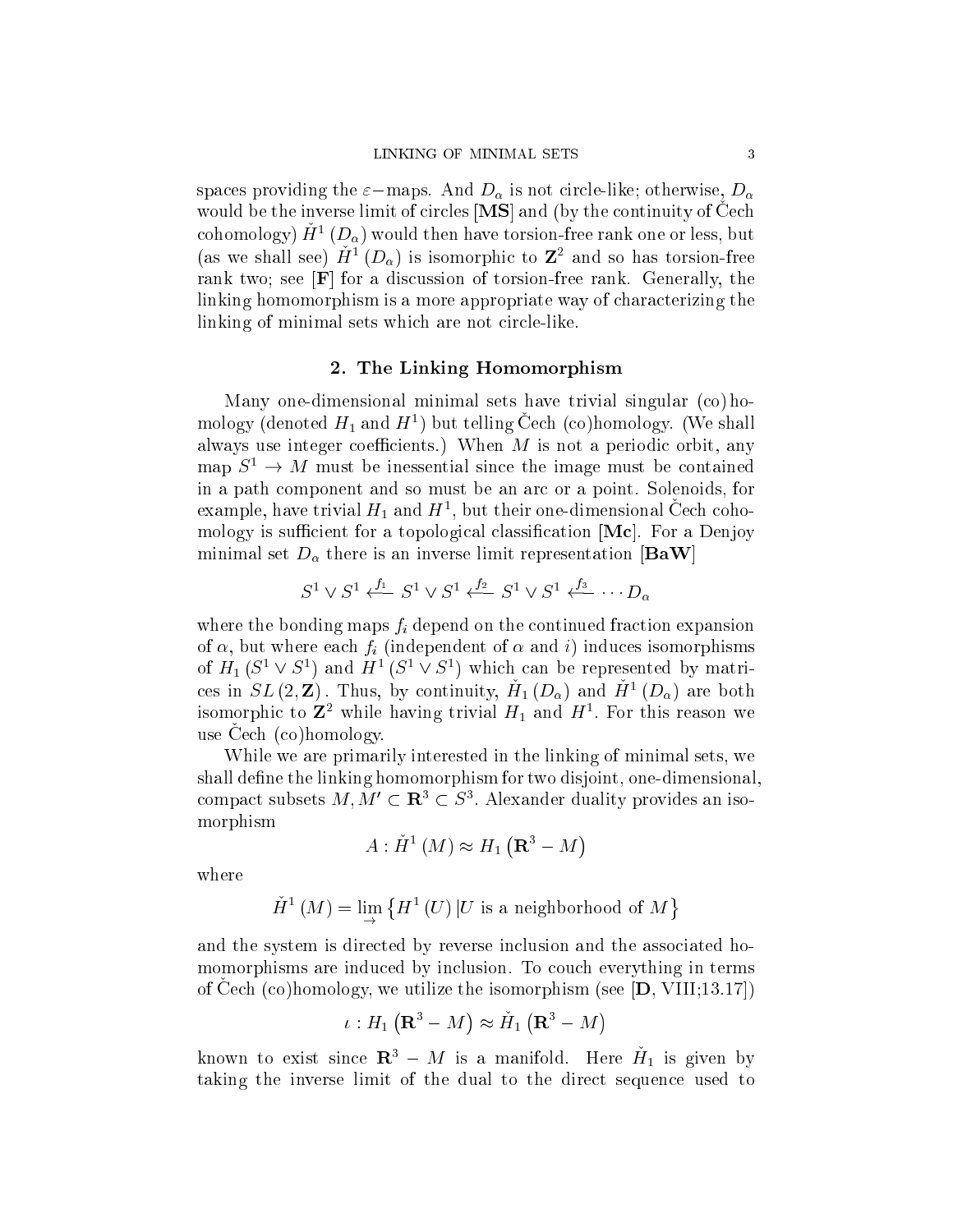define  $H^1$ . With  $j: M' \hookrightarrow \mathbf{R}^3 - M$  denoting the inclusion, the *linking* homomorphism  $\Lambda: H_1(M') \to H^1(M)$  is given by

$$
\Lambda: \check{H}_1(M') \stackrel{j_*}{\to} \check{H}_1\left(\mathbf{R}^3 - M\right) \stackrel{\left(\iota\right)^{-1}}{\approx} H_1\left(\mathbf{R}^3 - M\right) \stackrel{A^{-1}}{\approx} \check{H}^1\left(M\right).
$$

#### 3. The Linking of Denjoy Minimal Sets

Denjoy continua form a natural class of minimal sets to which the linking homomorphism applies well. Given two minimal sets  $M$  and  $M'$ in  ${\bf R}^3$  and homeomorphisms  $h:M\to D_\alpha$  and  $h':M'\to D_{\alpha'},$  we have the inverse limit representations as indicated above and corresponding projections  $p_i(p'_i) : D_\alpha(D_{\alpha'}) \to S^1 \vee S^1$  onto the factor spaces. Since  $S^1 \vee S^1$  is an ANR, each of the maps  $p_i \circ h$  and  $p'_i \circ h'$  extends to a neighborhood  $U_i$  or  $U'_i$ , which (by using finitely many flowbox neighborhoods covering M and  $M'$  may be chosen to homotopically retract to a copy of  $S^1 \vee S^1$ . Since the bonding maps induce isomorphisms on (co)homology, the homomorphism

$$
H^{1}(U_{i}) \to \check{H}^{1}(M) = \lim_{\rightarrow} \{ H^{1}(U) | M \subset U \}
$$

given by identifying  $H^+(U_i)$  with its occurrence in the direct system defining  $H^1(M)$  is thus in an isomorphism. Similar observations apply to  $H_1(M)$  and  $M'$ . Thus, choosing such neighborhoods  $U_i$  and  $U'_i$ disjoint, we have the following scenario:

$$
\begin{array}{cccc}\n\Lambda: & \check{H}_1(M') & \stackrel{j_*}{\to} & \check{H}_1(\mathbf{R}^3 - M) & \stackrel{(\iota)^{-1}}{\approx} & H_1(\mathbf{R}^3 - M) & \stackrel{A^{-1}}{\approx} & \check{H}^1(M) \\
\downarrow & & & \downarrow & & \downarrow \\
\lambda: & H_1(U_i') & \longrightarrow & & H^1(U_i) \,.\n\end{array}
$$

In the cases we shall examine, there is a Mayer-Vietoris decomposition  $U_i = A \cup B$  and  $U'_i = A' \cup B'$  with each of the sets  $A, B, A'$  and  $B'$ homotopically equivalent to a circle. Associated with each of these four sets (oriented to go with the flow) is a basis element for  $(c)$  homology which admit isomorphisms

$$
H_1(U'_i) \approx \mathbb{Z}^2
$$
 and  $H^1(U_i) \approx \mathbb{Z}^2$ 

associating  $H_1(A') \sim (1,0)$  and  $H_1(B') \sim (0,1)$  and similarly for  $U_i$ . Then the homomorphism  $\lambda$  can be represented by a  $2\times 2$  integer matrix  $\lambda\left(M,M'\right)$  which then also represents  $\Lambda.$  Of course,  $\lambda\left(M,M'\right)$  depends on our choice of neighborhoods, amounting to a choice of bases for  $H_1(M')$  and  $H^1(M)$ .

Recall that two integer matrices L and L' are *equivalent* if there are matrices X and Y invertible over Z with  $L' = XLY$ . By a theorem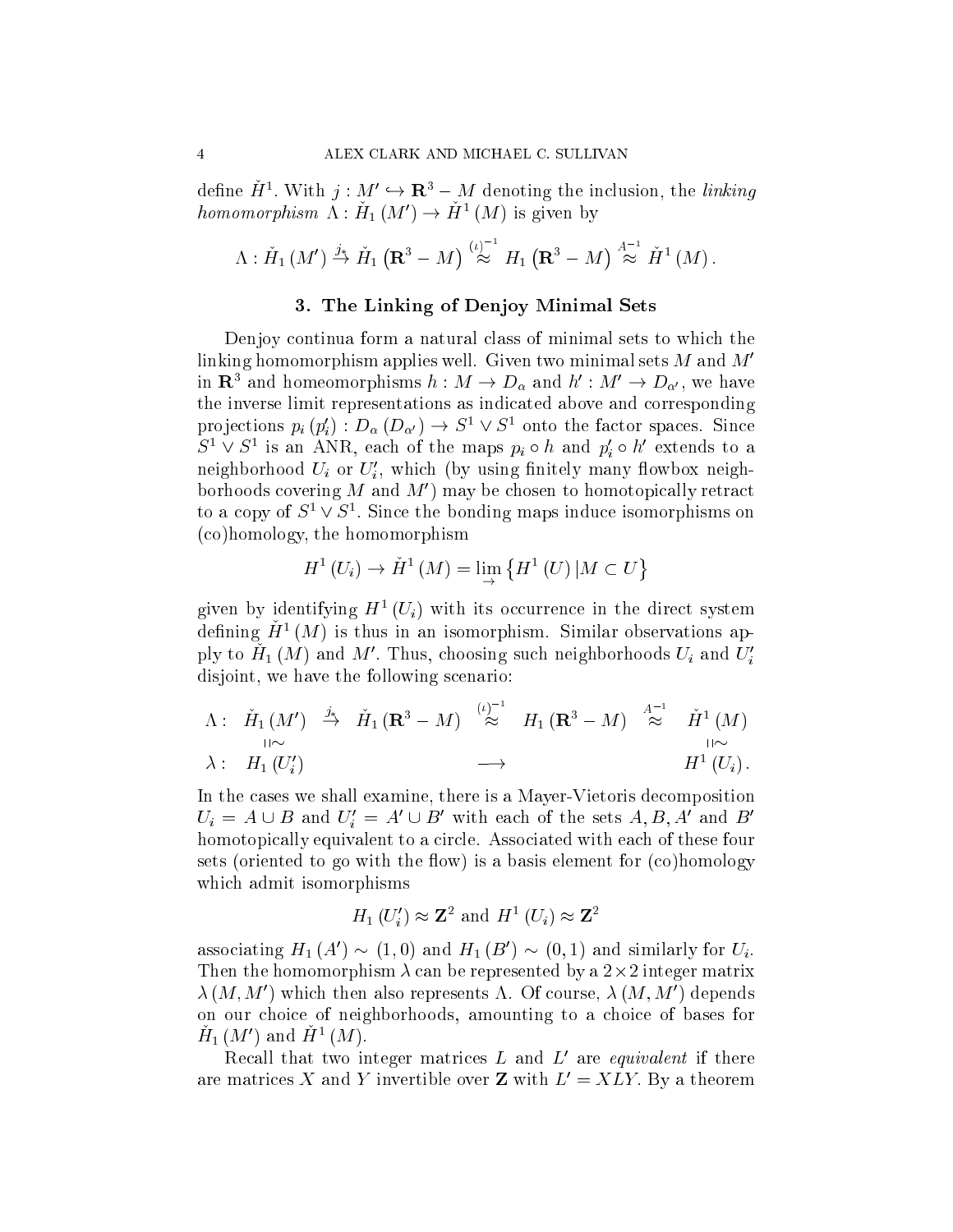of Smith, any integer matrix is equivalent to exactly one matrix having entries  $m_1, \ldots, m_k$  only along its leading diagonal and satisfying the condition that  $m_i$  divides  $m_{i+1}$  for  $i = 1, \ldots, k-1$ . This uniquely determined diagonal matrix is known as the Smith normal form. Thus, the Smith normal form and absolute value of the determinant of  $\lambda(M, M')$ are invariants of  $\Lambda$ .

To calculate  $\lambda(M, M')$ , observe that the first entry of  $\lambda(M, M')$ represents the standard linking number of the circles to which A and  $A<sup>'</sup>$  homotopically deform since following the diagram for this entry yields the standard linking homomorphism. Hence, all the standard techniques to calculate this linking number apply; see [R] for a list of such techniques, the most practical of these techniques perhaps being the counting of under/over crossings of a regular projection. Ordinarily the sign of the linking number is considered irrelevant and is regarded as positive in all events, which can always be achieved by changing the choice of basis element in one of the groups. We must however choose consistent orientations in calculating the entries and so some of the entries may not be positive. All four entries are then obtained by calculating the appropriate linking numbers. Reversing the roles of M and  $M'$  and using the same pair of neighborhoods to calculate the matrix representation of  $\Lambda$  then transposes the matrix since the linking number of circles is unchanged by reversing the roles of the circles.

In a similar way, one can compute the linking homomorphism between a periodic orbit and a Denjoy continuum. In this case the homomorphism will be represented by a 1 - 2 matrix or its transpose. In Section 6 we shall investigate the linking of Denjoy minimal sets within the Lorenz template.

#### 4. Minimal Sets Having Minimal Block Growth

We now turn to the problem of identifying Denjoy continua as minimal sets of well-studied flows by determining which classes of minimal subshifts of the full shift on finitely many symbols are Denjoy continua in their suspended flows. This will allow us then to measure the linking of Denjoy minimal sets as they occur in some natural settings.

We follow the presentations in  $\vert GH \vert$  and  $\vert Pa \vert$  to define the minimal Sturmian subshift of the full shift on two symbols  $(\Omega, \sigma)$  corresponding to  $\alpha \in [0,1] - \mathbf{Q}$ . With  $\pi : \mathbf{R} \to \mathbf{R}/\mathbf{Z} = S^1$  denoting the quotient map, let  $\rho_{\alpha}: S^1 \to S^1$  be the rotation given by  $\pi(t) \mapsto \pi(t+\alpha)$  and let  $A^- = \pi([0, \alpha))$  and  $A^+ = \pi((0, \alpha])$ . For  $t \in \mathbb{R}$ , define the sequences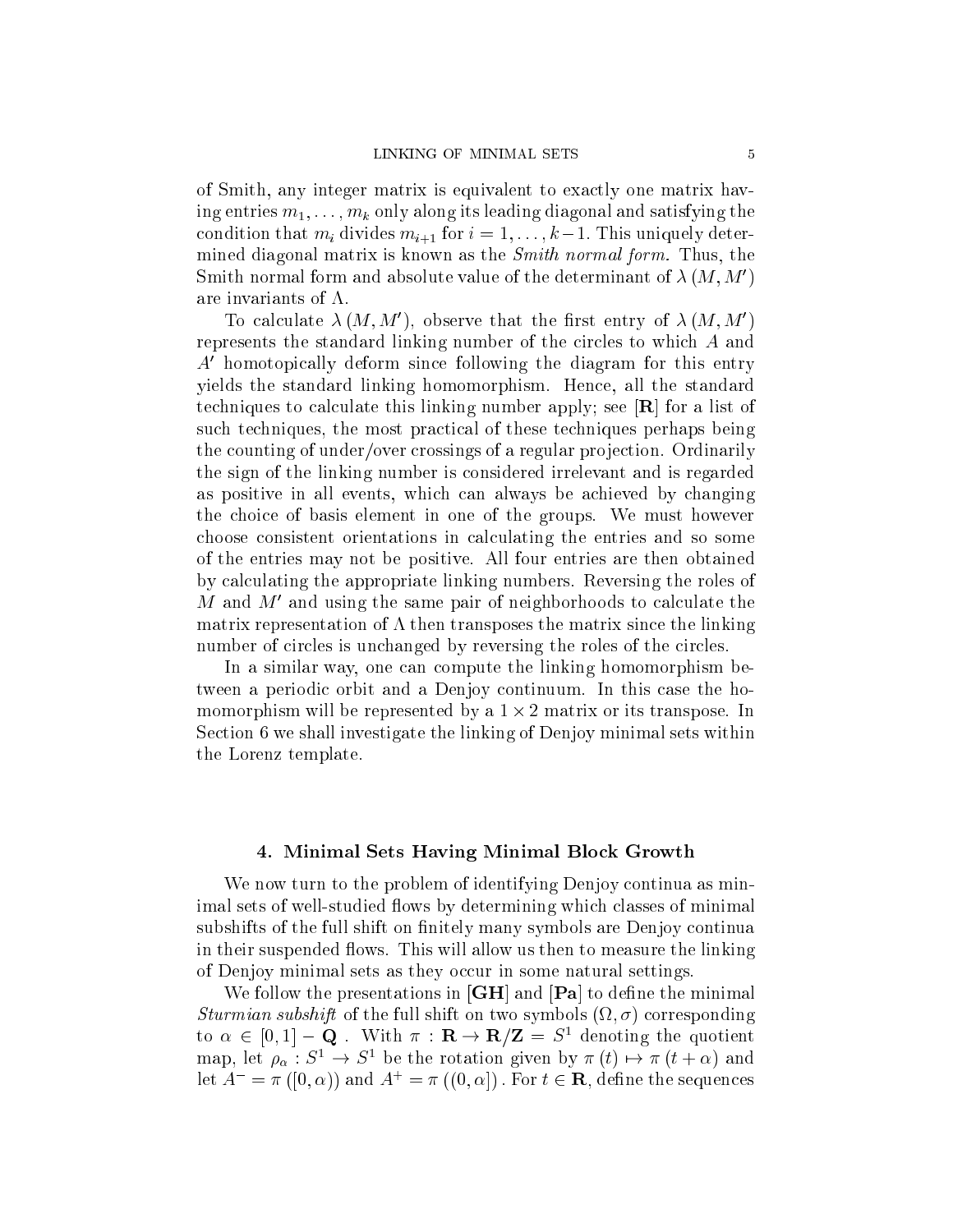$$
\mathbf{t}^+ = \langle t_n^+ \rangle_{n \in \mathbf{Z}} \text{ and } \mathbf{t}^- = \langle t_n^- \rangle_{n \in \mathbf{Z}} \text{ by}
$$
  
\n
$$
t_n^+ = \begin{cases} 0 & \text{if } \rho_\alpha^n (\pi(t)) \notin A^+ \\ 1 & \text{if } \rho_\alpha^n (\pi(t)) \in A^+ \end{cases} \text{ and } t_n^- = \begin{cases} 0 & \text{if } \rho_\alpha^n (\pi(t)) \notin A^- \\ 1 & \text{if } \rho_\alpha^n (\pi(t)) \in A^- \end{cases}.
$$

Then  $\Omega_{\alpha} = {\mathbf{t}^+ | t \in \mathbf{R}} \cup {\mathbf{t}^- | t \in \mathbf{R}}$  is a minimal set of  $(\Omega, \sigma)$ . We see that  $\mathbf{t}^+ = \mathbf{t}^-$  for  $t \notin \{n\alpha | n \in \mathbf{Z}\}$  and that for  $n \in \mathbf{Z}$  and  $t = n\alpha$ , the shift orbits  $\sigma^m(\mathbf{t}^+)$  and  $\sigma^m(\mathbf{t}^-)$  approach each other asymptotically as  $m \to \pm \infty$ , meaning  $\lim_{m \to \pm \infty} d(\sigma^m(\mathbf{t}^+), \sigma^m(\mathbf{t}^-)) = 0$ . Moreover, these are the only such orbits. Now define  $f: \Omega_{\alpha} \to S^1$ , by

$$
f\left(\mathbf{t}^+\right) = f\left(\mathbf{t}^-\right) = \pi\left(t\right).
$$

Then  $f^{-1}(f(x))=x$  provided

$$
x \notin \{\mathbf{t}^+ | t = n\alpha, n \in \mathbf{Z}\} \cup \{\mathbf{t}^- | t = n\alpha, n \in \mathbf{Z}\},\
$$

and for

$$
x \in \{\mathbf{t}^+ | t = n\alpha, n \in \mathbf{Z}\} \cup \{\mathbf{t}^- | t = n\alpha, n \in \mathbf{Z}\}
$$

 $f^{-1}(f(x))$  is a two point set. What is more, f provides a semiconjugacy (homomorphism):  $\rho_{\alpha} \circ f = f \circ \sigma |_{\Omega_{\alpha}}$ .

Let us recall the construction of the standard  $\alpha$ -Denjoy homeomorphism of  $S^1$ . Starting with a single point, say  $\pi(0) \in S^1$ , one replaces the orbit  $\{\rho_\alpha^n(\pi(0))\}_{n\in\mathbf{Z}}$  with a sequence of intervals  $\rho_\alpha^n(\pi(0)) \leadsto I_n$ with lengths going to 0 as  $n \to \pm \infty$  to obtain a homeomorph of  $S^1$ , say S'; see e.g., **Sch**. Then by mapping each interval  $I_n$  homeomorphically onto  $I_{n+1}$  in an orientation preserving way and by mapping all other points of S' to the point determined by  $\rho_{\alpha}$ , we obtain a Denjoy homeomorphism  $\delta_{\alpha}: S' \to S'$  which has a unique minimal set  $\mathcal{D}_{\alpha}$ , the Cantor set formed by taking the complement of the interior of the intervals  $I_n$ ,  $n \in \mathbb{Z}$ . We denote the points of  $\mathcal{D}_{\alpha} - \bigcup_{n \in \mathbb{Z}} I_n$  by the point  $\pi(t)$  of  $S<sup>1</sup>$  from which it was derived and we label the interval  $I_n$  so that it goes from the point  $a_n$  to the point  $b_n$  as we follow the orientation. We then have a natural homeomorphism  $h : \Omega_{\alpha} \approx \mathcal{D}_{\alpha}$  given by

$$
h\left(\mathbf{t}^+\right) = h\left(\mathbf{t}^-\right) = \pi\left(t\right) \text{ for } t \neq n\alpha
$$

and for  $t = n\alpha$ 

 $h(\mathbf{t}^-) = a_n$  and  $h(\mathbf{t}^+) = b_n$ ,

and h also provides a conjugacy of  $\sigma|_{\Omega_{\alpha}}$  to the restriction of the Denjoy nomeomorphism to  $\mathcal{D}_{\alpha}$ . By taking the suspension of  $\sigma|_{\Omega_{\alpha}}$  we then obtain a one-dimensional minimal flow which is topologically conjugate to the standard Denjoy flow on  $D_{\alpha}$ .

In what follows,  $(\Sigma, \sigma)$  denotes the full shift on an alphabet of finitely many symbols. With  $P(S, n)$  denoting the number of distinct *n*-blocks that occur in  $S \subset \Sigma$ , a minimal subshift  $(S, \sigma|_S)$  satisfies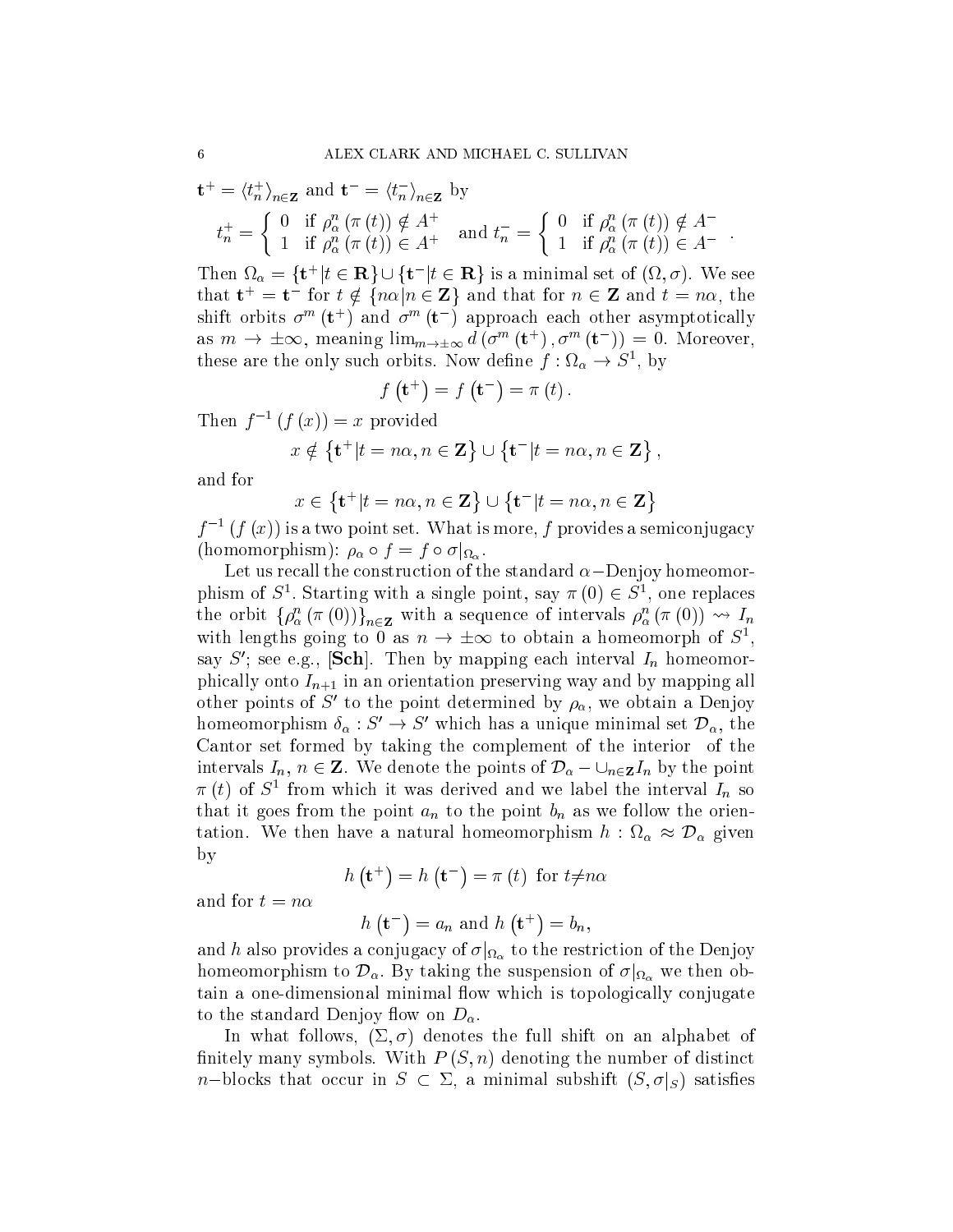$P(S,n) = n+1$  for all n if and only if  $S = \Omega_{\alpha}$  for some  $\alpha$  by the results of [CH]. The property  $P(S,n) = n+1$  is not a conjugacy invariant of subshifts; however, the property  $P(S, n) \leq n+K$  for some fixed K and all  $n$  is a conjugacy invariant of minimal subshifts, and any minimal subshift satisfying this condition is said to have *minimal block* growth [Pa]. Clearly any periodic or Sturmian minimal set has minimal block growth, but the class of aperiodic minimal sets having minimal block growth includes some minimal sets which are not conjugate to any Sturmian minimal set. And yet, the following does hold.

Theorem 1. A one-dimensional minimal set obtained from the suspension of an aperiodic minimal subshift  $(S, \sigma|_S)$  is homeomorphic to a Denjoy continuum if  $(S, \sigma|_S)$  is of minimal block growth.

**PROOF.** As shown in [Pa, 4.2], any minimal set  $(S, \sigma|_S)$  of minimal block growth is obtained from a Sturmian by the composition of a sliding block code and a substitution. A sliding block code yields a conjugacy of symbolic systems, so it is clear that two symbolic systems related by a sliding block code have homeomorphic suspensions. Recall that a homeomorphism  $h: X \to X$  is totally minimal provided that  $h^n$  is minimal for each positive integer n. In  $|\mathbf{Pa}, 4.1|$  it is shown that a totally minimal subshift of minimal block growth is conjugate to a Sturmian subshift via a sliding block code.

A substitution of length N associates to each symbol  $\alpha$  in the alphabet A of the original symbolic system an N-block  $\theta$  (a) from an alphabet  $\beta$ . This then induces a map of bisequences of  $\mathcal A$  to those of  $\mathcal{B}$  :

$$
\ldots x_{-2}x_{-1}.x_0x_1\ldots \stackrel{\theta}{\mapsto} \ldots \theta(x_{-2})\theta(x_{-1}).\theta(x_0)\theta(x_1)\ldots
$$

If a substitution of length  $N$  is applied to a symbolic system, then the substituted system is generally not conjugate to the original system. The argument of  $[\mathbf{Pa}, 4.2]$  goes as follows: given  $(S, \sigma|_S)$  of minimal block growth either  $(S, \sigma | S)$  is totally minimal (in which case we have a subshift conjugate to a Sturmian via a sliding block code), or there is a prime  $p_0$  such that  $(S, (\sigma|_S)^{p_0})$  is not minimal. We then need only treat the second case. One can then show that  $S$  breaks into  $p_0$  clopen subsets  $\{S_0, \ldots, S_{p_0-1}\}$  which are invariant under  $(\sigma|_S)^{p_0}$ , and in this case  $(S, \sigma|_S)$  is conjugate to

$$
A : S_0 \times \{0, ..., p_0 - 1\} \to S_0 \times \{0, ..., p_0 - 1\}
$$
  
\n
$$
(s, i) \mapsto \begin{cases} (s, i + 1), & \text{if } i < p_0 - 1 \\ ((\sigma|_S)^{p_0}(s), 0) & \text{if } i = p_0 - 1 \end{cases}
$$

Figuratively, this is a finite adding machine structure superimposed on  $(\sigma|_S)^{p_0}$ . What is important to the proof of [Pa, 4.2] is that one can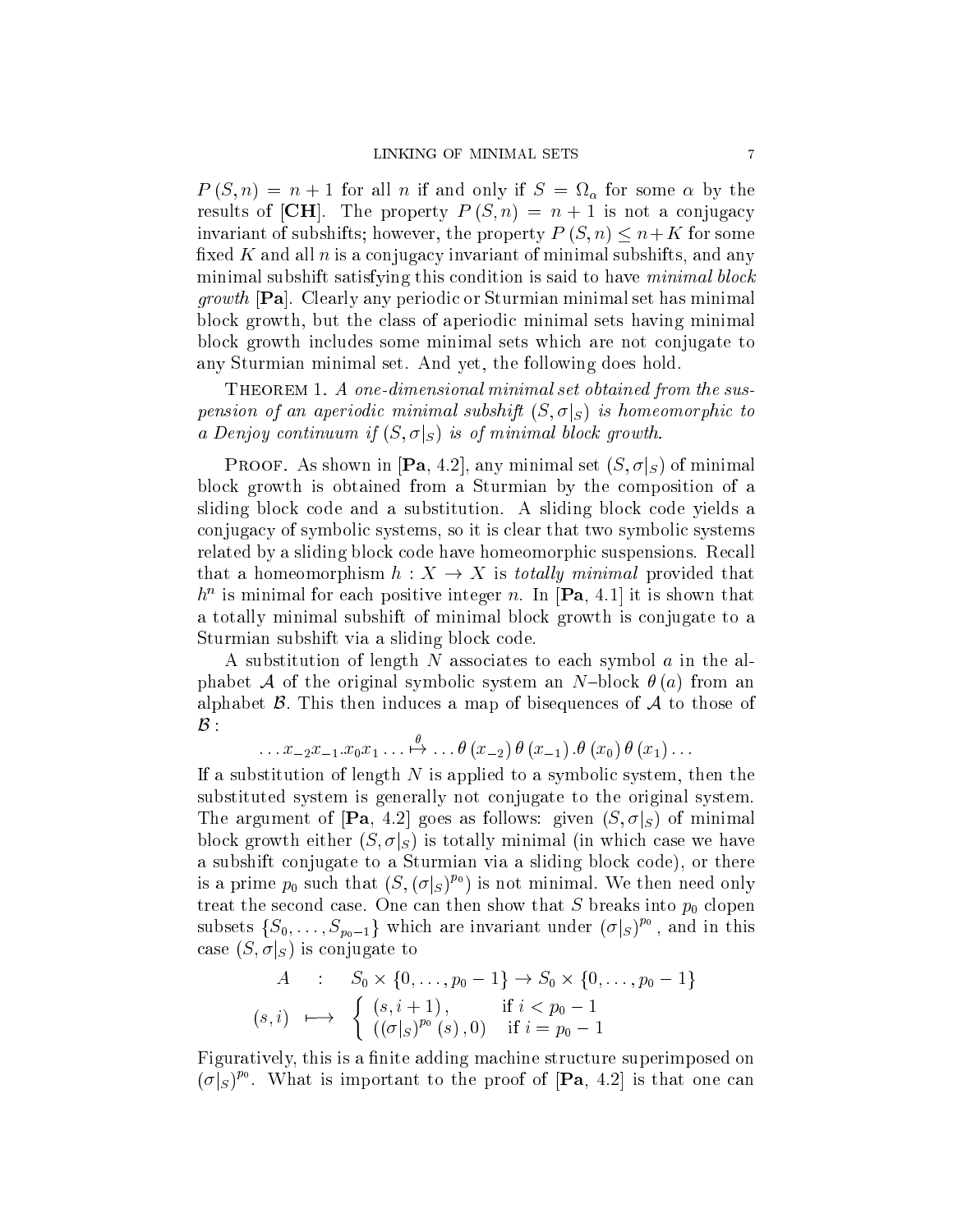realize the first return map to one of these  $p_0$  clopen sets  $S_i$  (which is conjugate to  $(\sigma|_S)^{p_0}$  by applying a simple substitution to the original  $(S, \sigma|_S)$ , which at the same time reduces the K as in the definition of minimal block growth, i.e., the block growth decreases in complexity after this substitution. One then repeats the argument for  $(S_i, (\sigma|_S)^{p_0})$ until finally one must reach a totally minimal system, possibly a Sturmian (which are unique among all aperiodic minimal subshifts in having  $K = 1$ ). That is to say that after a finite number of stages and corresponding primes  $p_0, ..., p_k$  one obtains that the original system  $(S, \sigma |_{S})$ decomposes into  $p_0 \cdots p_k = N$  clopen subsets  $C_0, ..., C_{N-1}$ , each of which is invariant under  $(\sigma|_S)^N$ ; which is also the rst return map to each  $C_i$ . This first return map  $(\sigma|_S)^N$  is then conjugate to a Sturmian subshift and hence is conjugate to the return map to a clopen subset of the minimal set of a Denjoy homeomorphism. The suspended flows are therefore topologically equivalent by theorems of Aarts and Martens [A], [AM], meaning that there is a homeomorphism of the two sets which preserves the orientation of orbits. Hence, the suspension of any aperiodic subshift of minimal block growth is topologically equivalent to a flow on a Denjoy continuum.

It is well known that the collection of periodic orbits of  $(\Omega, \sigma)$  is  $\alpha$  are  $\alpha$  in the orbit of the suspension of  $\alpha$  are not Lyapunov stable (or equicontinuous), it is not possible for periodic orbits to follow these orbits arbitrarily closely. Hence, we should not really think of the periodic orbits as modeling all the orbits of the flow. The following extends some results in  $[B]$ , where it is shown that the union of all Denjoy minimal sets in the full shift is dense in the full shift on two symbols. (In  $[\mathbf{B}]$  a Denjoy minimal set is allowed to have more than one pair of asymptotic orbits, but here we have just one such pair.)

**THEOREM 2.** For any given  $\alpha \in [0, 1] - \mathbf{Q}$ , the collection of points of  $\Sigma$  belonging to a minimal set which in the suspension flow is homeomorphic to the Denjoy set  $D_{\alpha}$  is a dense subset of  $\Sigma$ .

PROOF. Let  $\mathbf{x} = (x_n)_{n \in \mathbf{Z}} \in \mathcal{Z}$  and let  $w = [x_{-N},..., x_N]$  be a central word of **x**. Let  $\mathcal A$  be the alphabet of words of length  $2N+1$  from  $\Sigma$  and let (17,4,  $\sigma_{\mathcal{A}}$ ) be the full shift on the bisequences of  $\mathcal{A}.$  Consider then

 $\Box$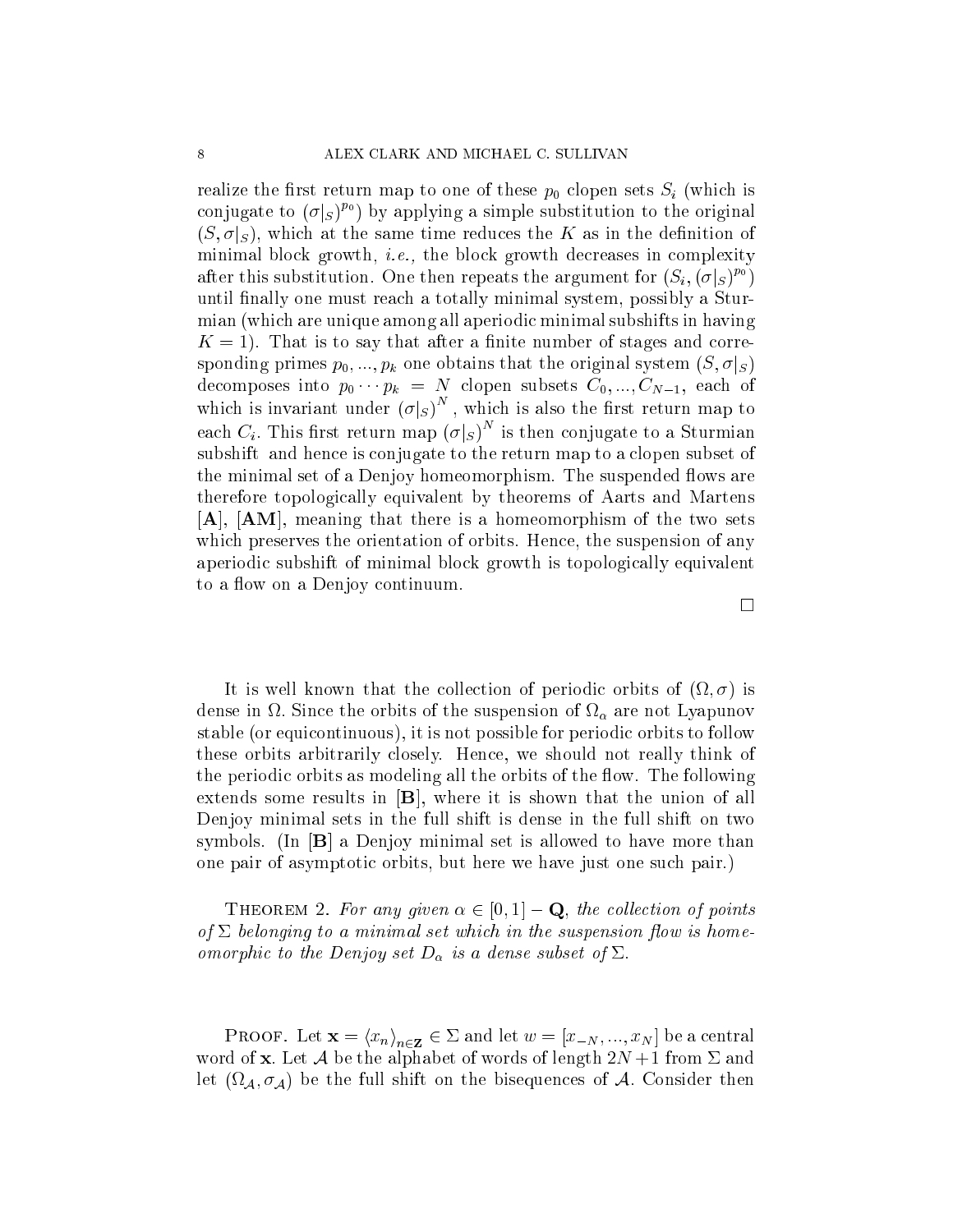the  $(2N + 1)$  higher power code  $\gamma : \Sigma \to \Omega_{\mathcal{A}}$  given by

$$
\langle z_n \rangle_{n \in \mathbf{Z}} \downarrow \gamma
$$
  
\n
$$
\cdots \quad \begin{bmatrix} z_{-(N+1)} \\ \vdots \\ z_{-(3N+1)} \end{bmatrix} \quad \begin{bmatrix} z_{-N} \\ \vdots \\ z_N \end{bmatrix} \quad \begin{bmatrix} z_{N+1} \\ \vdots \\ z_{3N+1} \end{bmatrix} \quad \cdots
$$

It then follows that  $\gamma \circ \sigma^{(2N+1)} = \sigma_{\mathcal{A}} \circ \gamma$ , (see, e.g., [LM, Section 1.4]).  $T$  hen form a Sturmian sequence  $y$  from  $\alpha_0$  on the symbol corresponding to  $w$  and some other symbol in  $\mathcal A$ . Then the closure of  $\mathbf y$  in  $\Omega_\mathcal A$  will be a  $\sigma_{\mathcal{A}}$  minimal set M conjugate to the shift on  $\Omega_{\alpha}$ . Then  $M'=\gamma^{-1}\left(M\right)$ will have a point (bisequence) agreeing with x on the central block corresponding to  $w$ . In the suspension flow, this set will have a time  $2N + 1$  map on a Cantor set cross-section that is conjugate to the shift on  $\Omega_{\alpha}$  as follows from the relation  $\gamma \circ \sigma^{(2N+1)} = \sigma_{\mathcal{A}} \circ \gamma$ . And so rescaling time by this factor in the suspension yields a homeomorphism between the suspended minimal set and the suspension of  $\mathfrak{so}_\alpha$ , namely  $D_{\alpha}$ . We have essentially realized a sequence from a substituted image of  $\Omega_{\alpha}$  agreeing with the original sequence on a central N block. By choosing  $N$  large enough we may thus find points from a minimal set homeomorphic to  $D_{\alpha}$  arbitrarily close to **x**.

#### 5. Templates

A template is a compact branched 2-manifold with boundary together with a smooth expansive semi-flow. The example we study here is called the *Lorenz template* and is shown in Figure 1. The semi-flow proceeds downward from the branch line the splits and loops around. The orbits merge at the branch line and many orbits exit just below the middle portion of the branch line. The non-wandering set of the semi-flow is locally an interval cross a Cantor set, except for points in the branch line where it is homeomorphic to the product of a  $\sqrt{\ }Y$ " and a Cantor set. We shall take the intersection of the branch line and the non-wandering set to be the middle thirds Cantor set, associating the sequence  $\langle x_0, x_1, \dots \rangle$  with  $\sum_{i=0}^{\infty}$  $2x_i$  $3^{i+1}$  . The mse return map for this invariant Cantor set is the one-sided (right) shift on 2 symbols:

$$
\langle x_0, x_1, \dots \rangle \mapsto \langle x_1, x_2, \dots \rangle
$$

There is an extensive literature on *template theory*. Templates where introduced to study *strange attractors* by Williams [W] but are used to model other types of invariant sets in flows. The template form used here is a model for a chaotic saddle set in a  $Smale \, flow;$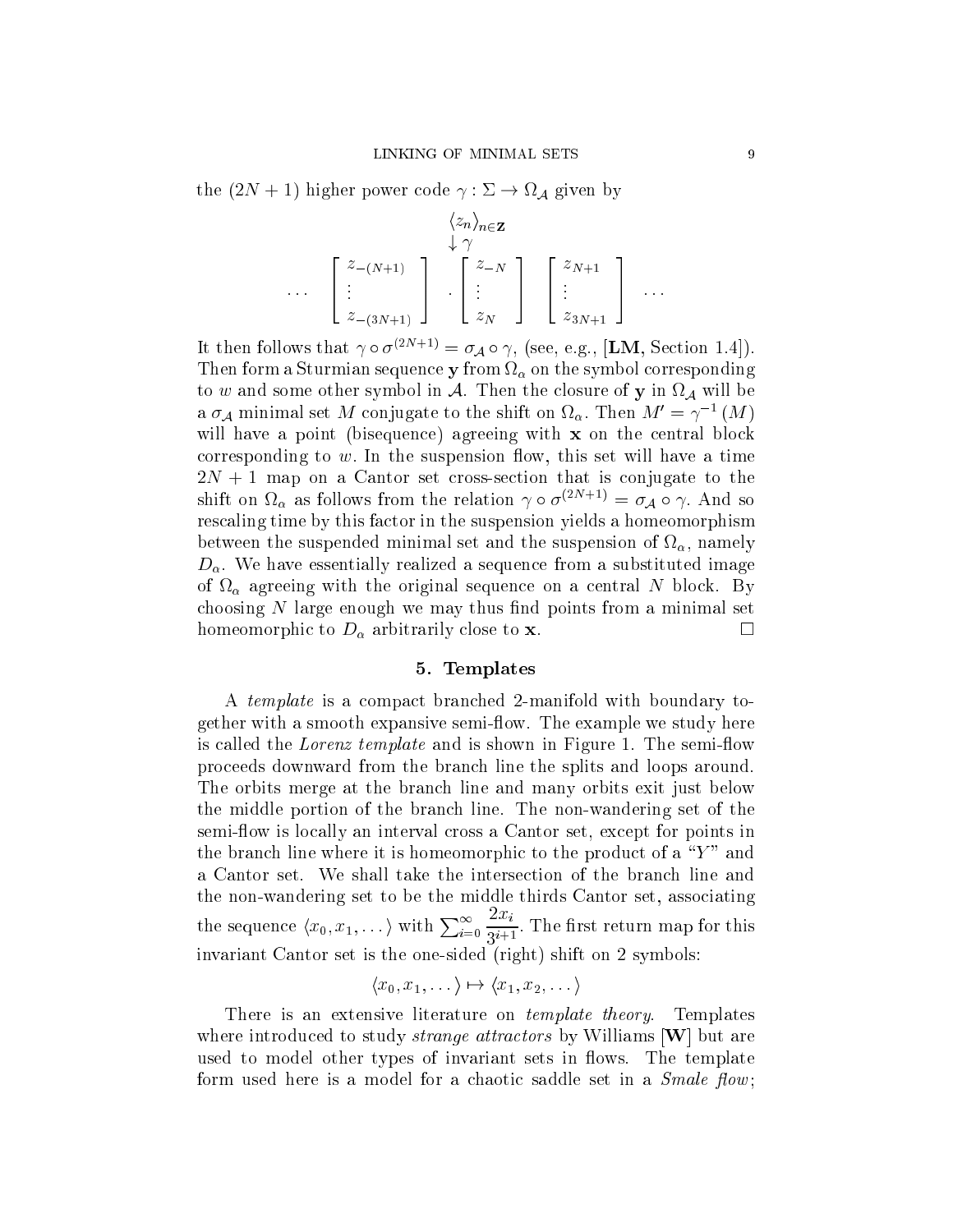

see e.g., [Su]. Etnyre and Ghrist [EG] have used templates to model flows induced by *contact structures* with an eye towards applications in hydrodynamics, while Gilmore and others have used templates to study attractors in various time series data; see [Gi].

Templates are constructed from invariant sets of hyperbolic flows on 3-manifolds as follows. An isolating neighborhood is foliated by strong stable manifolds of orbits. Collapsing along the stable direction results in a branched 2-manifold with an induced semi-flow. The original invariant set can be recovered by an inverse limit. In the collapsing many orbits are identified. But periodic orbits, and the manner in which they are knotted and linked, are preserved in the template model. This was proven in [BW2], and a proof can also be found in the book [GHS, page 38]. In the latter reference it is noted that on the level of the symbolic dynamics the collapsing identifies those orbits approach each other asymptotically in forward time [GHS, page 42]: two orbits  $\langle x_i \rangle_{i \in \mathbf{Z}}$  and  $\langle y_i \rangle_{i \in \mathbf{Z}}$  of the invariant set collapsed onto the branch line are identified on the branch line if and only if  $x_i = y_i$  for  $i \geq 0$ . It is important to note that the collapsing takes place along the stable manifolds, and thus the collapsed template can be obtained by homotoping the original invariant set into its collapsed form. Also, since any two distinct minimal sets do not have asymptotic orbits in common, the collapsing only identies orbits within individual minimal sets. Thus, the \Fundamental Theorem of Templates" extends to other, aperiodic, minimal sets.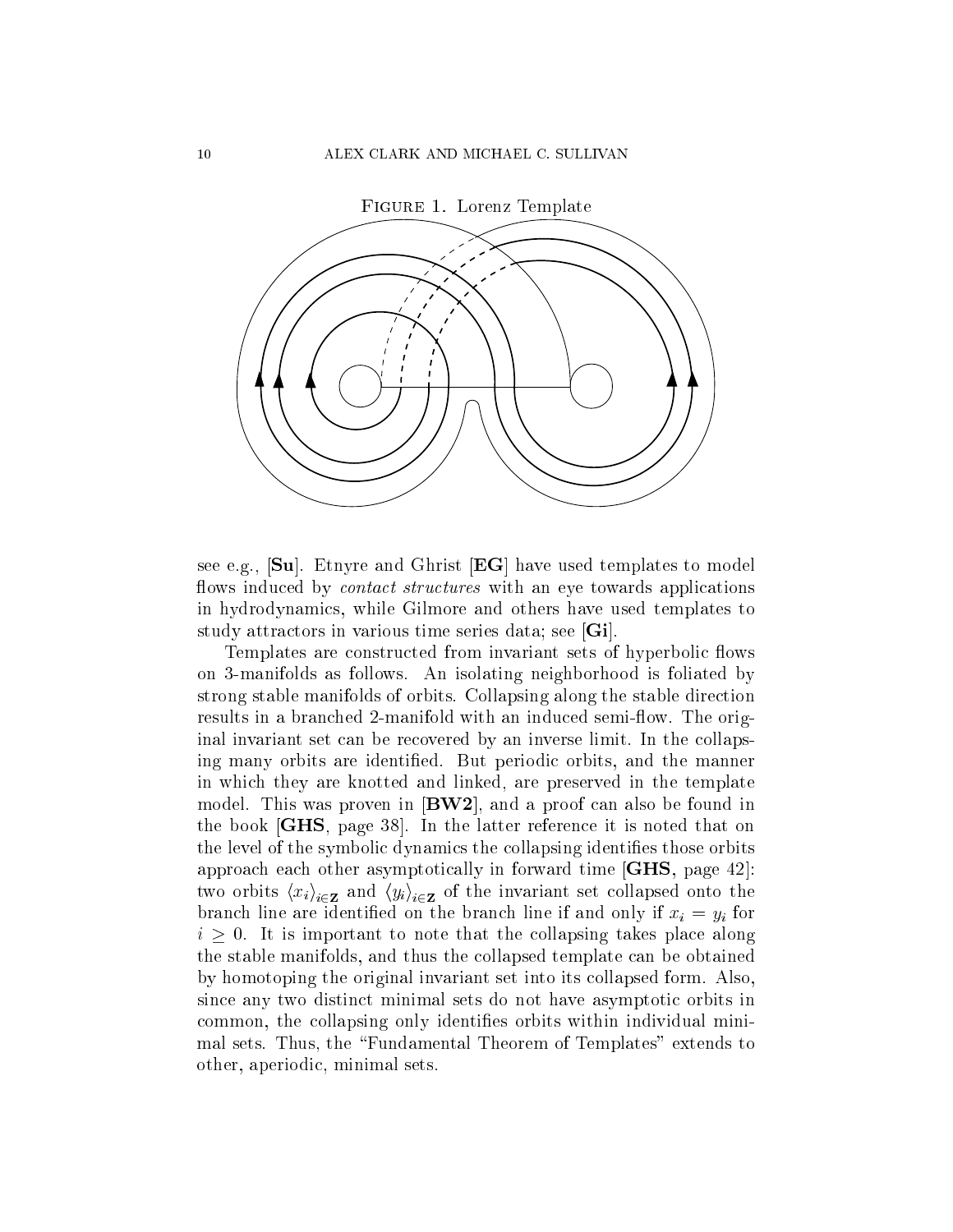THEOREM 3. Given a flow  $\phi$  on a 3-manifold M with a hyperbolic chain-recurrent set, the collection of minimal sets is in bijective correspondence with the collection of minimal sets of the corresponding template(s). And, for any pair of minimal sets of minimal block growth in the same component of the chain recurrent set of  $\phi$ , the Smith normal form of the linking homomorphism is the same as the Smith normal form of the linking homomorphism of the corresponding minimal sets in the template model.

All previous work on template theory has focused on the study of the periodic orbits. This is the first paper to examine aperiodic minimal sets.

#### 6. Sturmian Links in the Lorenz Template

Now we apply the theory to calculate linking matrices for minimal sets of minimal block growth in the Lorenz template, focusing on Sturmian minimal sets. First we develop a convenient way of describing tubular neighborhoods in the template. It is to be recalled that each  $\Omega_{\alpha}$  has two asymptotic orbits corresponding to  $\mathbf{U}^+$  and  $\mathbf{U}^-$  whose forward orbits are eventually identified in the template. However, by Theorem 3, the linking for the collapsed minimal sets in the template  $S_{\alpha}$  and the original are the same. Hereafter, we shall only consider the collapsed minimal sets as they occur within the template.

DEFINITION 1. For a given word  $w = w_0 \cdots w_{n-1}$ , let  $|w|$  be the cylindrical  $w$ -neighborhood given by the smallest closed segment of the branch line containing all words starting with w together with the forward orbit of all such points up to and including the first return to the branch line.

DEFINITION 2. Given a minimal set or word X in a shift,  $\mathcal{L}_n(X)$ denotes the collection of words of length n occurring in X.

This allows us to define the following sequence of neighborhoods of the suspended Sturmian minimal set  $S_{\alpha}$  in the template.

DEFINITION 3. Given an  $n \in \{1, 2, \ldots\}$ , let

$$
U_n^{\alpha} \stackrel{\text{def}}{=} \cup \{ [w] \mid w \in \mathcal{L}_n (\Omega_\alpha) \} .
$$

Then  $\cap_n U_n^{\alpha} = S_{\alpha}$ . The linking of  $S_{\alpha}$  and  $S_{\beta}$  can then be measured by finding an *n* for which  $U_n^{\alpha}$  and  $U_n^{\beta}$  are disjoint and then measuring the linking of these neighborhoods, which is possible since  $S_{\alpha}$  and  $S_{\beta}$ are compact and disjoint. The computer plots that follow illustrate the neighborhoods  $U_5^{\alpha}$  for various  $S_{\alpha}$ , which then allows a calculation of the linking.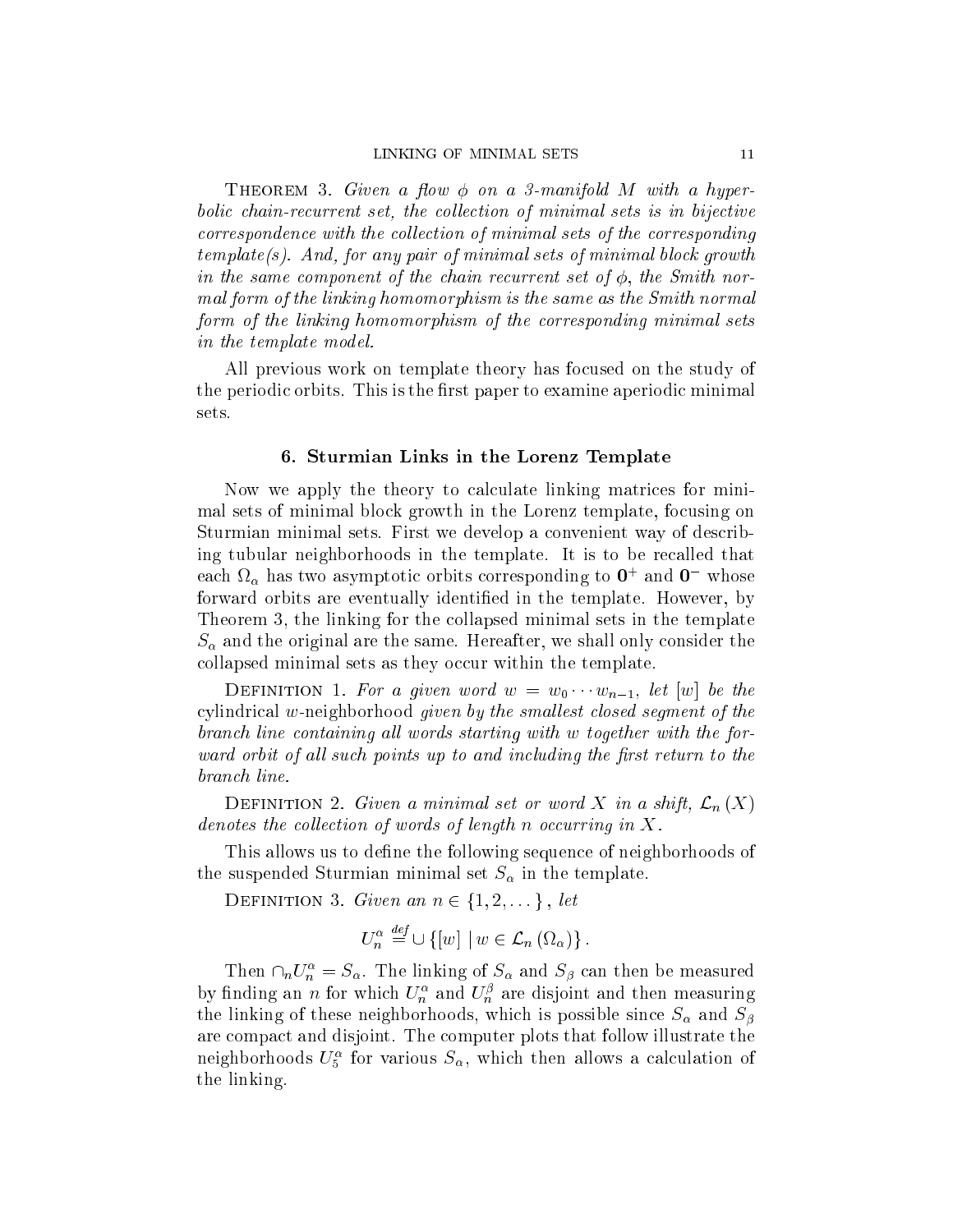EXAMPLE 1. Figure 2 is an overlay of  $S_{12^{-1/3}}$  (black) and  $S_{6^{-1/3}}$ (gray). The Smith normal form of the linking of these two minimal sets is  $\begin{bmatrix} 1 & 0 \\ 0 & 0 \end{bmatrix}$ --

EXAMPLE 2. The orbit  $\overline{00101}$  is a trefoil knot. Let  $\alpha_1 = 3^{-2/3}$ and  $\alpha_2 = 11^{-1/2}$ . Then from Figure 3 we obtain a linking matrix  $\lambda(00101, S_{\alpha_1})$  with Smith normal form [1,0]. In general the linking between a closed orbit and a Sturmian minimal set can be characterized by a single number, the least common divisor of the entries in any linking matrix (vector).



However, a complete justification of this procedure would involve showing that the (co)homology of these cylinder neighborhoods are isomorphic to the (direct) inverse limit of the systems as described in 3. In order to develop an inverse limit representation of  $S_\alpha$  naturally related to the  $\alpha$  and to justify the linking calculations and to describe limitations of the linking of Sturmians, we now we bring to bear facts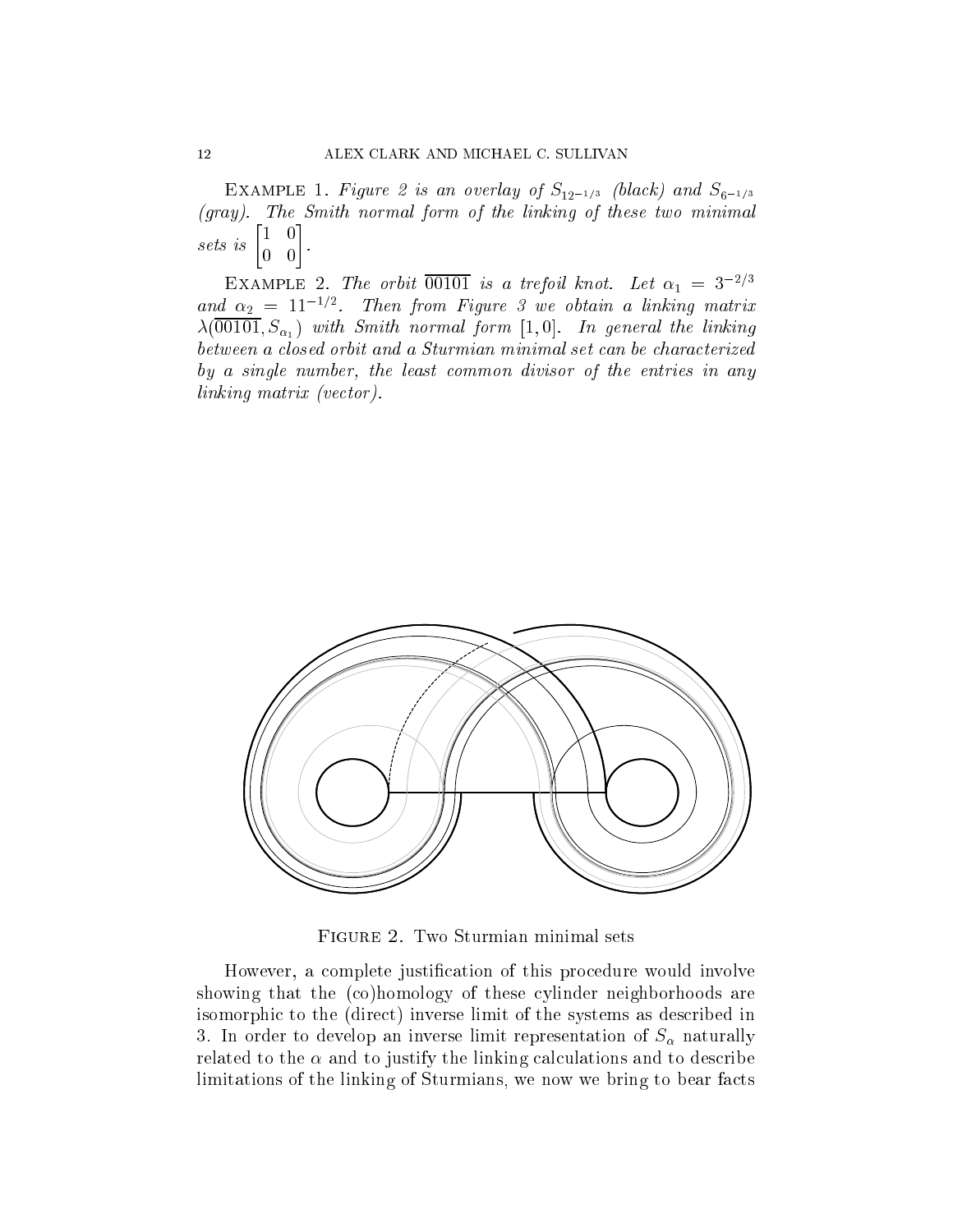

FIGURE 3. Trefoil orbit and  $S_{3-2/3}$ .

particular to Sturmian minimal sets. These properties may be found in [Fogg] and are listed here for convenience.

Generally,  $\mathcal{L}_n$  ( $\Omega_\alpha$ ) has  $n+1$  elements. Thus, exactly one of the  $n$  elements of  $\mathcal{L}_{n-1}$  (M $_{\alpha}$ ) can be extended with either a U or 1 to form words in  $\mathcal{L}_n$  (se $\alpha$ ), while all other words are uniquely extended. To is also known (see, e.g.,  $|F \circ B$ ,  $\circ \cdots \circ |$ ) that  $\omega_n$  (sig) is closed under palindromes, meaning that  $w_1 \cdots w_n ~\in~ \mathcal{L}_n$  (17 $_\alpha$ ) if and only if  $w_n \cdots w_1 \in \mathcal{L}_n \left( \Omega_{\alpha} \right)$ .

 $D$  Definition 1. The unique word in  $\mathcal{L}_n$  (ii) that can be extended in two ways on the right to form a word in  $\mathcal{L}_{n+1}(\Omega_{\alpha})$  is denoted  $r_n^{\alpha}$ , while  $\ell_n^{\alpha}$  denotes the unique word in  $\mathcal{L}_n(\Omega_\alpha)$  that can be extended in two ways on the left.

These ambiguously extended words can be identified with the help of the two asymptotic sequences: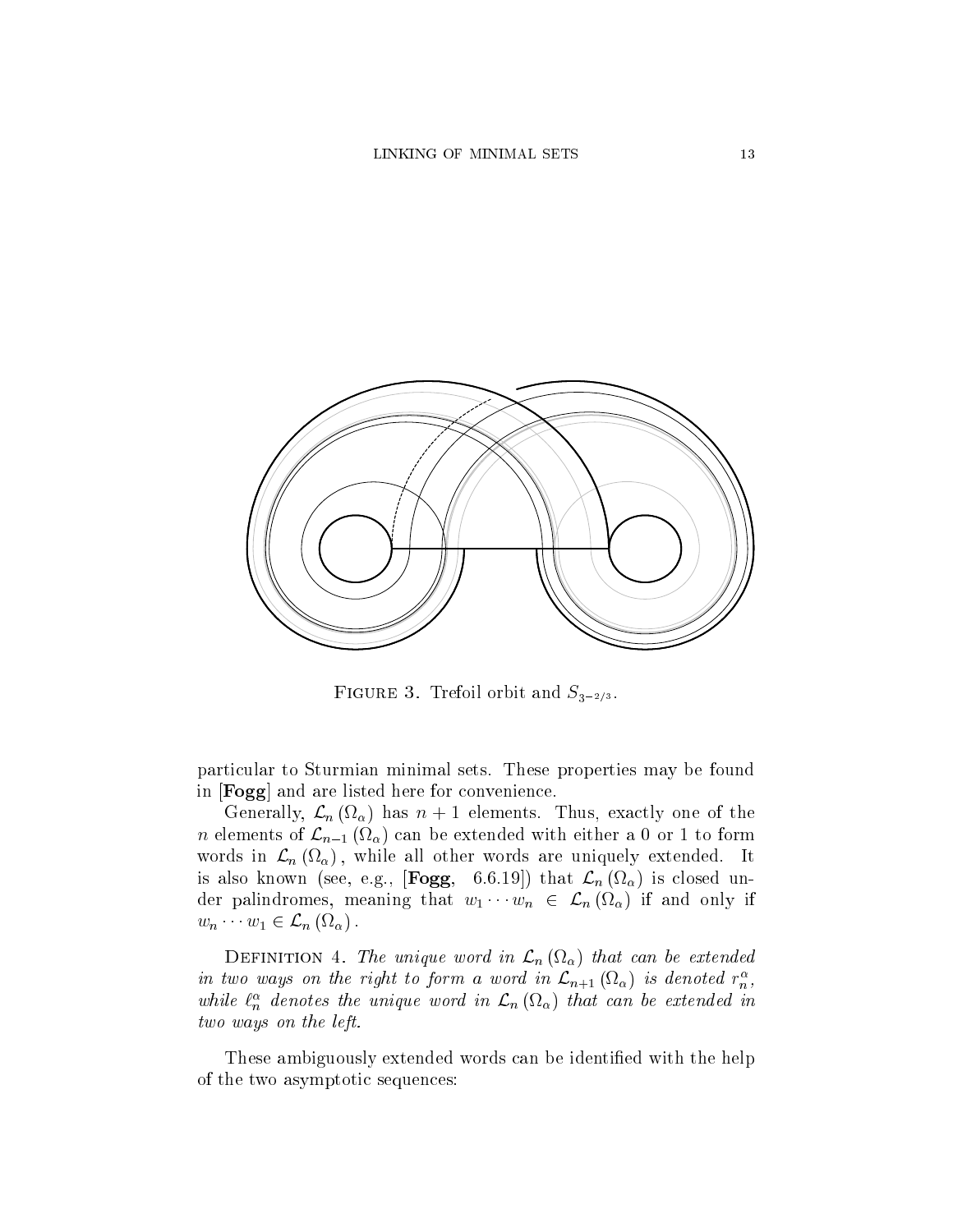$$
\begin{array}{rcl}\n\mathbf{0}_{n\geq 0}^{+} & = & 0_{0}^{+}0_{1}^{+}0_{2}^{+}0_{3}^{+}\cdots = 01u_{2}u_{3}\cdots \text{ and} \\
\mathbf{0}_{n\geq 0}^{-} & = & 0_{0}^{-}0_{1}^{-}0_{2}^{-}0_{3}^{-}\cdots = 10u_{2}u_{3}\cdots\n\end{array}
$$

Then  $iu_2u_3\cdots u_n$  for  $i \in \{0,1\}$  are both in  $\mathcal{L}_n(\Omega_\alpha)$ , implying that  $u_2u_3\cdots u_n = \ell_{n-1}^{\alpha}$  and that  $r_{n-1}^{\alpha}$  is the palindrome of  $\ell_{n-1}^{\alpha}$ . In the computer plots, one can detect the *wedge point*  $\sum_{i=1}^{\infty}$  $2u_{i+1}$  $3^{i}$  , where the two asymptotic orbits merge on the branch line, by the coincidence of the terminus of the two cylinders  $[i\ell_4^{\alpha}]$ ,  $i = 1, 2$  at the initial part of the cylinder  $[\ell_5^{\alpha}]$ . One can also see that exactly one cylinder set has a terminus coinciding with the initial part of two cylinders, seen as a splitting:  $|r_5^{\alpha}|$  feeds into  $|r_4^{\alpha}i|$ , for  $i=1,2$ .

For any given  $\alpha$ ,  $\mathcal{L}_2$  ( $\Omega_\alpha$ ) = 3, and an examination of the sequences  $\mathbf{0}^+$  and  $\mathbf{0}^-$  reveals that  $\{01, 10\} \subset \mathcal{L}_2$  ( $\Omega_\alpha$ ). Thus, the following notion is well-defined.

 $D$  or in true of  $T$  and  $T$  is a set in the interval set  $\mathfrak{g}_\alpha$  or one of the elements is of type 0 or of type 1 according as 00  $\subset \mathcal{L}_2$  (sig) or 11  $\subset \mathcal{L}_2$  (sig), denoted  $\tau (M_{\alpha}) = 0$  or 1 accordingly.

DEFINITION 6. For  $i = 0, 1$  let  $\sigma_i$  be the substitution on  $\Omega$  induced by the function of  $\{0,1\}$ 

$$
\sigma_{i}\left(i\right)=i;\sigma_{i}\left(i'\right)=i'i
$$

where  $i' = 1 - i \mod 2$ . That is,

$$
\sigma_i\left(\langle \ldots x_{-2}x_{-1}.x_0x_1\ldots\rangle\right)=\langle \ldots \sigma_i(x_{-2})\,\sigma_i(x_{-1})\,.\sigma_i(x_0)\,\sigma_i(x_1)\ldots\rangle.
$$

DEFINITION 7. For  $u \in \Omega_{\alpha}$  of type  $i \in \{0,1\}$ , let  $\phi(u)$  be the unique  $v \in \Omega$  with either  $\sigma_i$   $(v) = u$  or  $\sigma_i$   $(\sigma_i$   $(v)) = u$ .

 $D$  in the finite additive coding sequence  $\sigma_j$  is  $\alpha$  to the sequence

$$
\langle \tau (\phi^n(u)) \rangle_{n=0}^{\infty}
$$

for any  $u \in \Omega_{\alpha}$ .

 $D$  in the first  $\sigma$ . If the addition country sequence  $\sigma$  is  $\alpha$  to written

 $^{a_0}1^{a_1}0^{a_2}\cdots,$ 

where  $a_0 \geq 0$  and  $a_i \geq 1$  for  $i > 0$  denote the number of consecutive  $0's$  (i even) or  $1's$  (i odd) occurring in the corresponding portion of the additive coding sequence, then the sequence

$$
\langle a_i \rangle_{i=0}^{\infty}
$$

is the multiplicative coding sequence.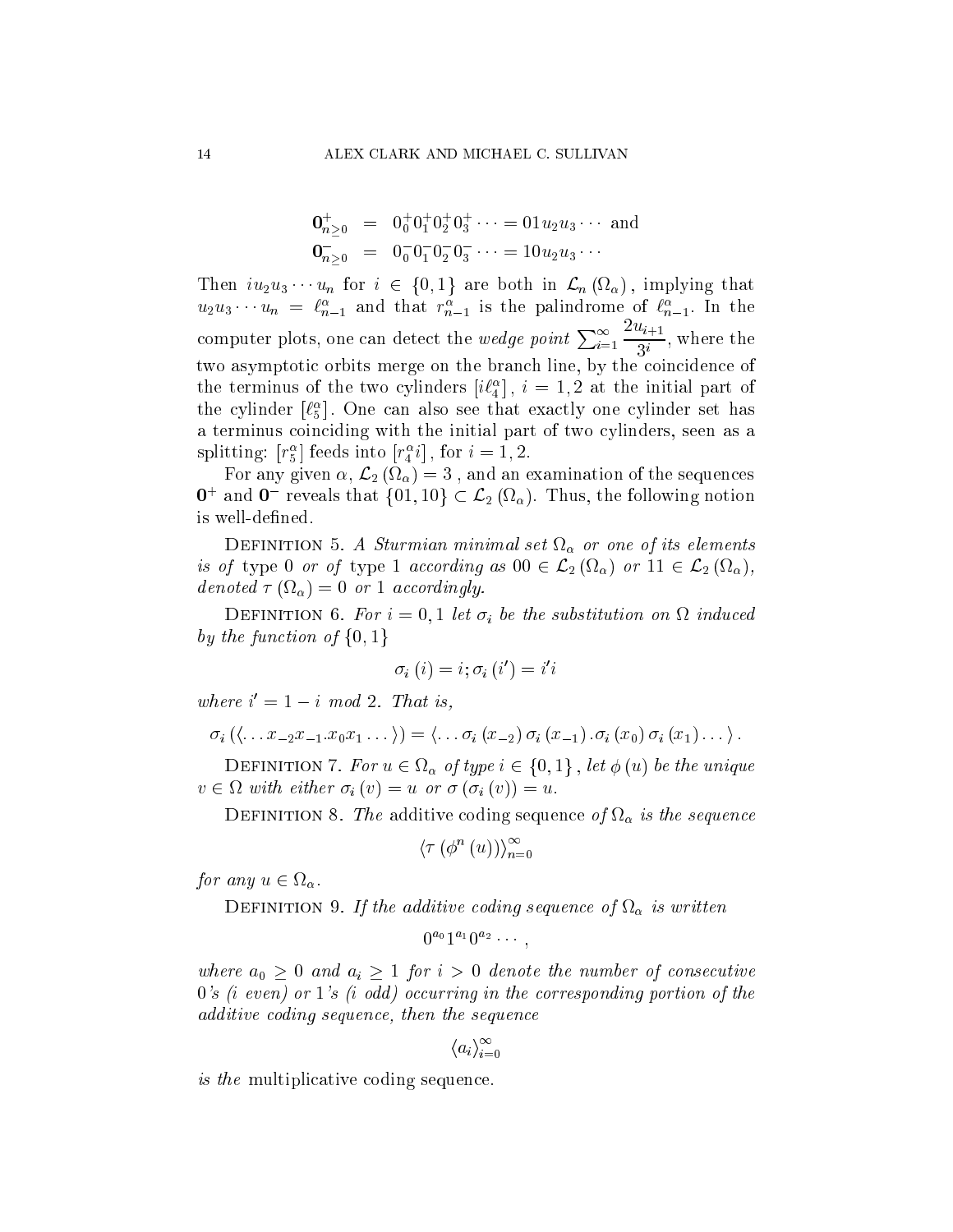**THEOREM** 4. The multiplicative coding sequence  $\langle a_i \rangle_{i=0}^{\infty}$  of  $\Omega_{\alpha}$  is equivalent to the continued fraction expansion of  $\alpha$ ; i.e., the continued fraction expansion of  $\alpha$  and  $\langle a_i \rangle_{i=0}^{\infty}$  have a common tail [Fogg, 6.4.23].

We now describe a way of collapsing the cylindrical neighborhoods in such a way as to obtain a natural inverse limit representation of the  $S_{\alpha}$ . Similar constructions provide a systematic way of calculating the linking matrix, yielding very general descriptions of the linking of different types of Sturmians.

By identifying to a point all points within the cylinder [0] that are in the same suspension flow time from the branch line and similarly for  $[1]$ , we obtain  $S^1 \vee S^1 = X_1$  with the branch line (which corresponds to the terminus of both [0] and [1]) mapping to the wedge point and each of the cylinders yielding one of the circles. At the same time this provides a projection of  $S_{\alpha}$  to  $X_0$ . We assume now without loss of generality that  $S_{\alpha}$  is of type 0. The neighborhood  $U_{2}^{\alpha}$  has three cylinders:  $[00]$  ,  $[10]$  and [01]. As indicated in Figure 6, we can find a subtemplate of the original Lorenz template, where this subtemplate has an extra full twist on the right, 1 side. In the terminology of [GHS], the subtemplate is of type  $\mathcal{L}(0, 2)$ , just as the subtemplate in [GHS, 2.4.7].

We now form a wedge of two circles  $X_1$  in much the same way. We identify to a point all points within the cylinder [00] that are in the same suspension flow time from the branch line. Since 11 is not an allowed word for a type 0 Sturmian, there are two cases: (a)  $[r_2^{\alpha}] = [00]$ or (b)  $|r_2^{\alpha}| = |10|$ . In case (a), this process identifies the initial segment of the cylinders [00] and [01] to a single point. Then we apply a similar process to the cylinders [01] and [10] : In case (b) we see that the cylinder leading from [10] feeds into the same pair of cylinders [00] and  $[01]$ . This identification then leads to a wedge of two circles in either case: one circle corresponding to the cylinder [00] and the other corresponding to  $\left[01\right]$  and  $\left[10\right]$  . In either case, the initial segment and the state of the state of  $0,\frac{1}{2}$  along the original branch line corresponds to the wedge point. Also, we can see that the inclusion of the uncollapsed cylinders on this level into the preceding level naturally induces a map  $f_1: X_1 \to X_0$  that can be represented by the matrix  $J \equiv$  $\sim$  : Notice that this map induces an isomorphism of (co)homology and an isomorphism of fundamental groups.

This subtemplate, has a natural symbolic representation where the portion of the original branch line corresponding to  $\left[0, \frac{1}{2}\right]$ --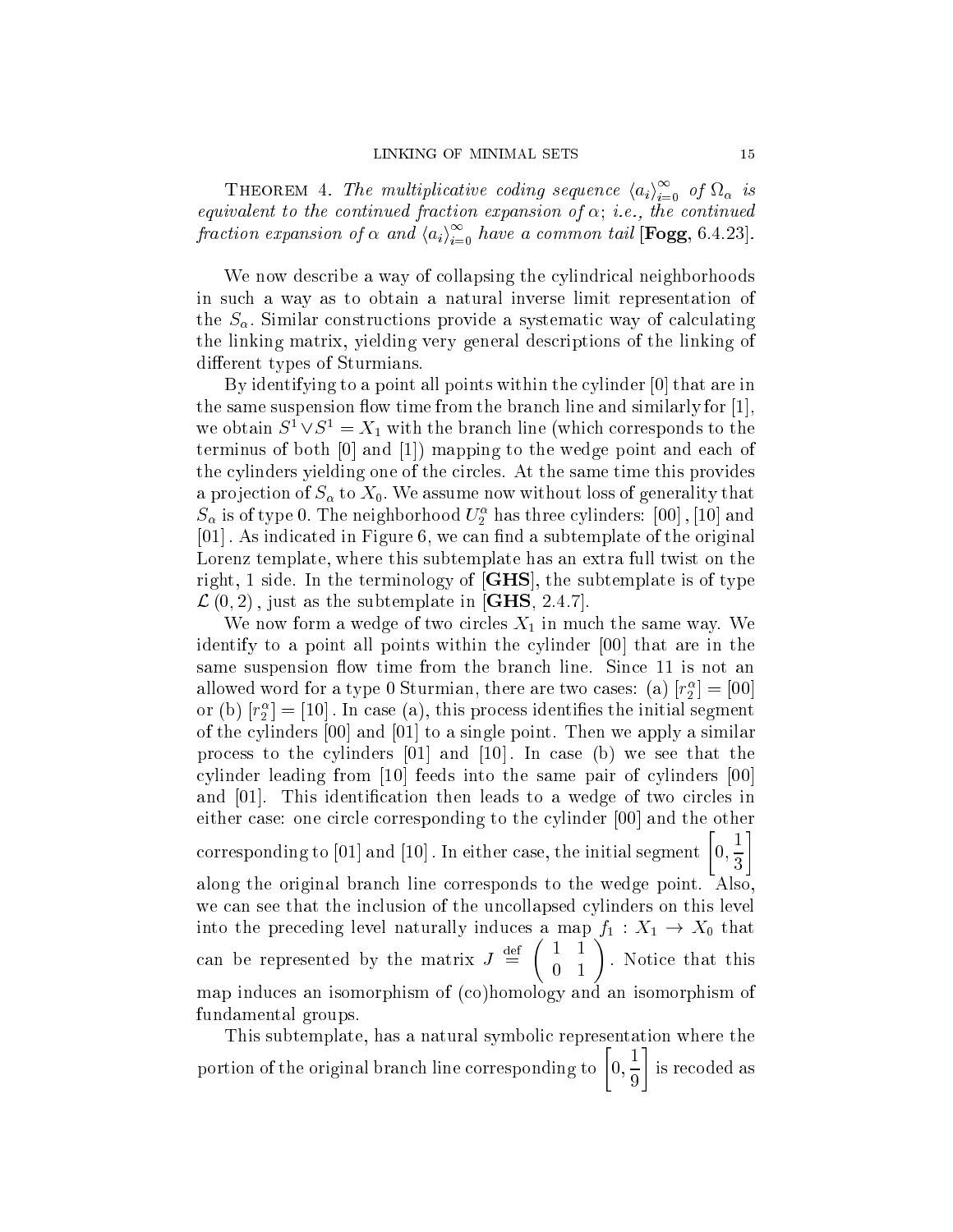--

0 and the portion corresponding to  $\left[\frac{2}{\epsilon}\right]$  $\overline{9}$ ,  $\overline{3}$ is recoded as 1, as indicated in Figure 6. The symbolic representation of the points of the original Sturmian with respect to this new coding corresponds to the sequences in  $\phi(\Omega_\alpha)$  as described in Definition 8. It is important to note that the subshift corresponding to the recoding of the original Sturmian is again Sturmian.

Now we treat this subtemplate and the original minimal set within this subtemplate just as we did the original template. The recoded Sturmian is of type 0 or 1 according as the original Sturmian has additive coding sequence beginning with 00 or 01: See Figure 7 for a picture of the subsubtemplate corresponding to the 01 case. In either case, after identifying points in the same way as before, we are led to a wedge of two circles  $X_2$  and a map  $f_2 : X_2 \to X_1$  represented by the matrix J or its transpose  $J<sup>T</sup>$ , according as we are in the 00 or 01 case.

Repeating this process iteratively, we obtain an inverse sequence  $(X_i, f_i)$  with inverse limit  $\lim (X_i, f_i)$  homeomorphic to  $S_\alpha$  since the cross-sectional diameter of the cylinders goes to 0 as  $i \to \infty$ , as can be seen by recalling that any cylinder feeds into at most two cylinders. Thus, for any given  $\varepsilon > 0$ , for sufficiently large i the projection  $S_\alpha \to$  $X_i$  is an  $\varepsilon$ -map. Notice that the bonding maps of both types induce isomorphisms of fundamental groups and (co)homology.

Notice the similarity of this inverse limit representation with that found in  $\mathbf{Baw}$ . The number of bonding maps in a row of the form J or  $J<sup>T</sup>$  is determined by the multiplicative coding sequence for  $\alpha$  and thus is determined by the continued fraction expansion of  $\alpha$  by Theorem 4. It follows that if  $\alpha$  and  $\beta$  have continued fraction expansions with a common tail, then the corresponding  $S_{\alpha}$  and  $S_{\beta}$  are homeomorphic. This and its converse are shown in  $[BaW], [Fo]$  for the uncollapsed Denjoy minimal sets  $D_{\alpha}$  and  $D_{\beta}$ . For the purposes of topologically classifying the suspension of Sturmian minimal sets, only the tail ends of the continued fraction expansion are relevant. However, we shall soon see that only the beginnings of the inverse limit expansions are relevant for the linking. To determine the linking of two Sturmians  $S_0$  and  $S_1$  with additive coding sequences  $\langle \alpha_i \rangle_{i=0}^{\infty}$  and  $\langle \beta_i \rangle_{i=0}^{\infty}$ , with  $\alpha_i = \beta_i$ ,  $i \leq k$  and  $\alpha_{k+1} \neq \beta_{k+1}$ , we take subtemplates of type  $\alpha_1$ , then of type  $\alpha_2, ..., \alpha_k$ . Then the recoded Sturmians will be of different types. In principle, as will become evident below, this then allows us to calculate the linking matrix.

The first proposition foreshadows the style of the arguments to follow and is of independent interest.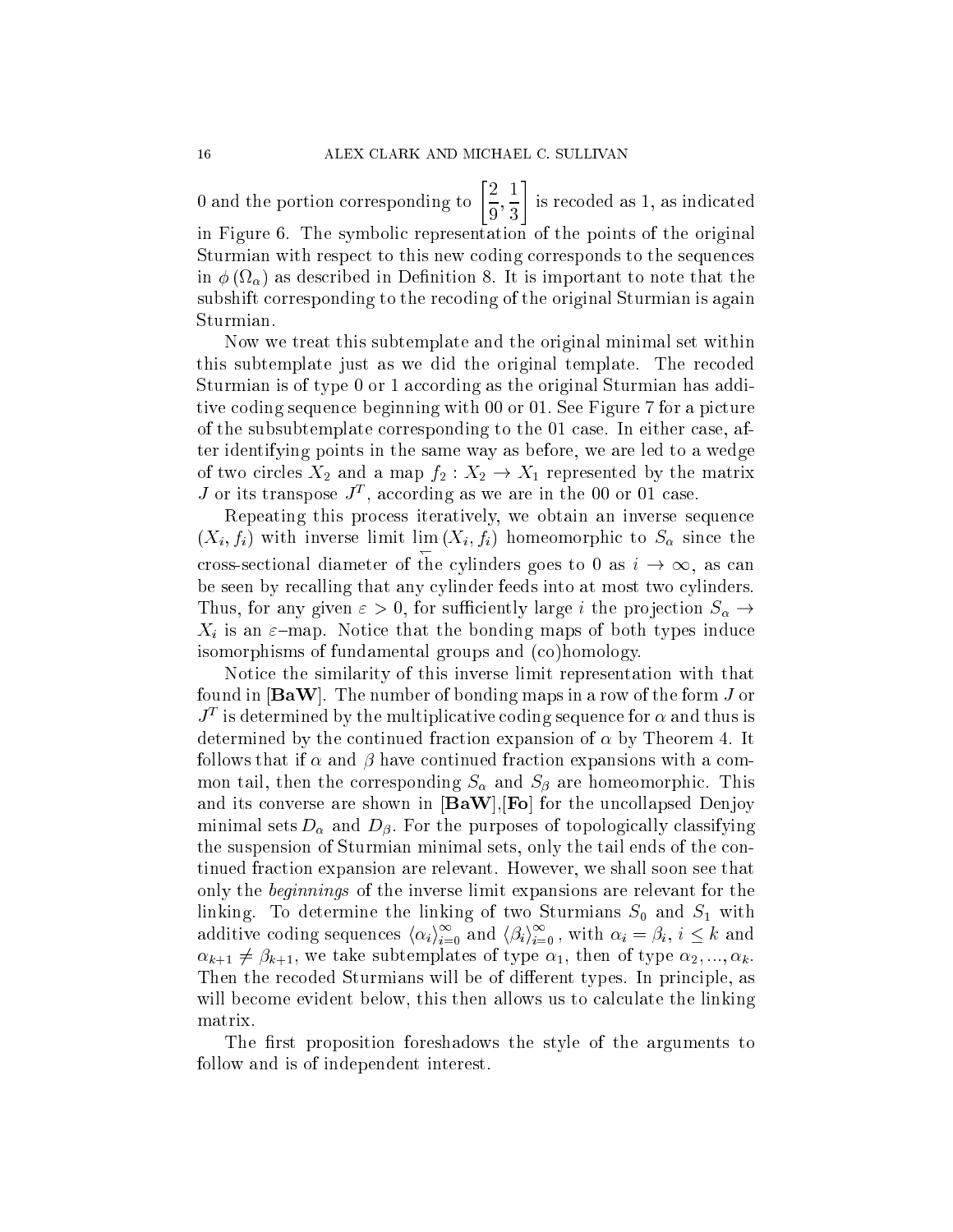PROPOSITION 1. Let  $\gamma$  be the periodic orbit for  $(01)^\infty$ . Let  $S_\alpha$  be any Sturmian minimal set. Then

$$
\lambda(S_{\alpha}, \gamma) \approx [1 \ 0].
$$

**PROOF.** Without loss of generality suppose  $S_{\alpha}$  is of type 0. Recall that we parameterize the branch line of the Lorenz template from left to right as the closed unit interval  $[0,1]$ . Let  $p \equiv \gamma \cap [0,\frac{1}{3}]$ , with associated sequence 010101... and let  $q \equiv \gamma \cap \{\frac{2}{3}, 1\}$ , with associated sequence 101010.... Since any 1 in the sequence for a point of  $S_\alpha$  along the branch line is followed by a 0, any point of  $S_\alpha \cap [0, \frac{1}{3}]$  is to the left of p and any point of  $S_\alpha \cap [\frac{2}{3}, 1]$  is to the left of q. Con  $\frac{2}{3}$ , 1] is to the left of  $q$ . Consider the first subtemplate neighborhood for  $S_{\alpha}$  as described above, with one "tube" corresponding to the cylinder [00] and the other to [01] together with [10]. The portion of  $S_\alpha$  in the [00] tube and its first return to the branch line is entirely to the left of  $\gamma$ . Thus, it does not link at all with  $\gamma$ , and so  $\lambda(\gamma, S) \approx [n, 0]$ , with the *n* corresponding to the linking of the portion of  $S_{\alpha}$  in [01],[10] tube. Since  $\gamma$  and  $S_{\alpha}$  satisfy the branch line ordering described above, we can choose the tubular neighborhood corresponding to  $[01],[10]$  to be entirely to the left (at the branch line) of  $\gamma$ . This tube then has only one over-crossing with  $\gamma$ . Thus,  $\lambda(\gamma, S) \approx [1, 0]$ . See Figure 4 for a typical example.



Figure 4. A Sturmian and the (01)1 orbit

There seems to be no such rigidity in the linking of other minimal sets and  $\gamma$  or between Sturmian minimal sets and other periodic orbits. The periodic orbit of  $(001)^\infty$  and  $S_{1/\sqrt{3}}$  have linking matrix with normal form  $\lceil$ ], while the same periodic orbit and  $S_{\sqrt{2}/3}$  have linking matrix with normal form  $\lceil$ \_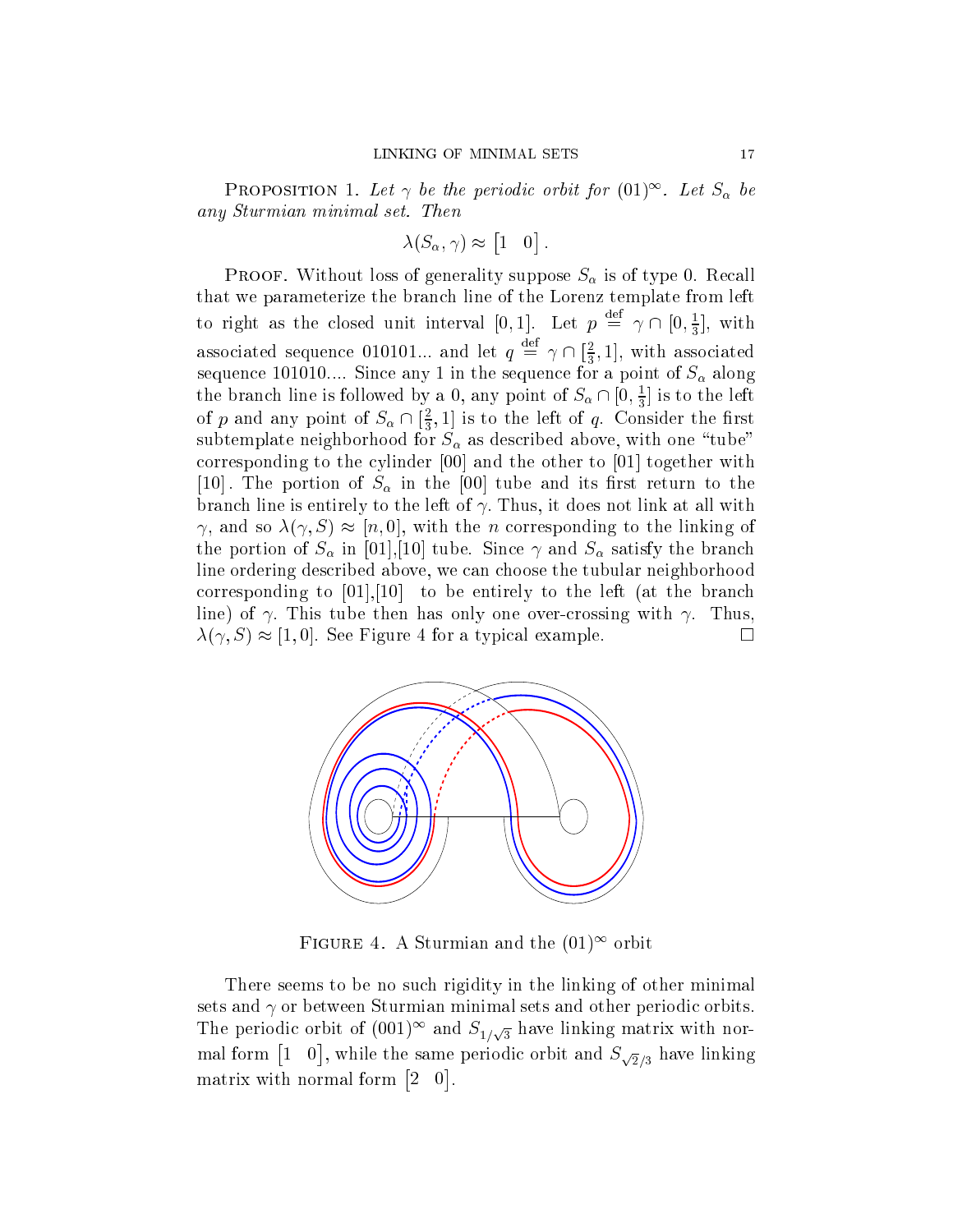The next few propositions and examples explore the 2 - 2 linking matrix of pairs of Sturmian minimal sets. Computer plots are helpful, but the images quickly become impossible to resolve visually when two Sturmians share the first few terms in their additive sequence. (An illustration of why we should not let our students become too dependent on graphing calculators.)

**PROPOSITION** 2. Let  $S_0$  and  $S_1$  be Sturmian minimal sets of type 0 and 1 respectively. Then

$$
\lambda(S_0, S_1) \approx \begin{bmatrix} 1 & 0 \\ 0 & 0 \end{bmatrix}.
$$

**PROOF.** Since points of  $S_1 \cap [0,1]$  have no consecutive 0's, as in Proposition 1 the left most point of  $S_1 \cap [0, \frac{1}{3}]$  is to the right of the right most point of  $S_0 \cap [0, \frac{1}{3}]$  and the left most point of  $S_1 \cap [\frac{2}{3}, 1]$  is to the right of the right most point of  $S_0 \cap \{\frac{2}{3}, 1\}$ . A typical example  $\overline{\phantom{a}}$ is illustrated in Figure 5. Then we can measure the linking of  $S_0$  and  $S_1$  by examining the neighborhood corresponding to the [00] tube and  $[01]$ ,  $[10]$  tube of  $S_0$  and the  $[11]$  tube and  $[10]$ ,  $[01]$  tube of  $S_1$  since all portions of the minimal sets within the [01] ; [10] tubes are on opposite cross-sectional ends. Then the  $[00]$  tube of  $S_0$  does not link at all with  $S_1$ . Similarly, the [11] tube of  $S_1$  does not link with  $S_0$ . The [01],[10] tube of  $S_0$  crosses over the the [10], [01] tube of  $S_1$  once, and so

$$
\lambda(S_1, S_2) \approx \begin{bmatrix} 1 & 0 \\ 0 & 0 \end{bmatrix}.
$$

 $\Box$ 



Figure 5. Sturmians of type 0 and 1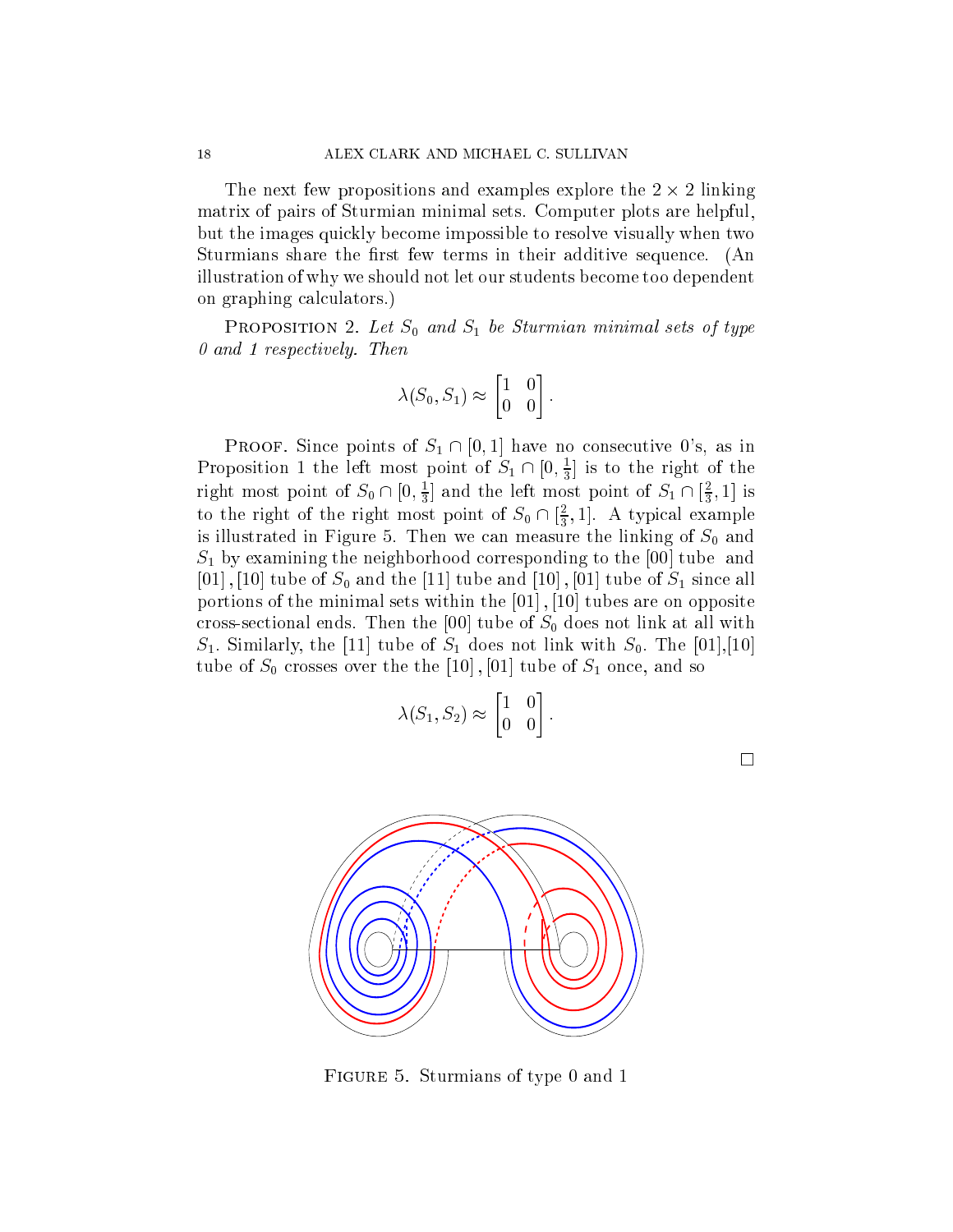Each of the following propositions naturally yields another proposition obtained by reversing the roles of 0 and 1:

 $\sim$  0. Corollary 1. If we replace the Lorenz template  $\sim$   $(0,0)$  in Proposition 2 with  $\mathcal{L}(0, 2n)$ ,  $n > 0$ , then the same conclusion holds.

Proof. With an even number of twists the lexicographical ordering of the branch line and returns to it works as before. Now the long tube of  $S_0$  crosses over the [11] tube of  $S_1$  n times, and it crosses over the long tube of  $S_1$   $n+1$  times. The [00] tube of  $S_0$  still misses  $S_1$ . Thus,

$$
\lambda(S_0, S_1) \approx \begin{bmatrix} n & 0 \\ n+1 & 0 \end{bmatrix} \approx \begin{bmatrix} 1 & 0 \\ 0 & 0 \end{bmatrix}.
$$

**PROPOSITION 3.** For  $i = 0, 1$  let  $S_i$  be Sturmian minimal sets with additive coding sequences beginning with  $m_i$  consecutive 0's satisfying  $m_0 > m_1 \geq 0$ . That is, the additive coding sequences are of the form  $0^{m_i}1...$  Then

$$
\lambda(S_0, S_1) \approx \begin{bmatrix} 1 & 0 \\ 0 & 0 \end{bmatrix}.
$$

Proof. As in the formation of the inverse sequence, we iteratively form  $m_1$  type 0 subtemplates of the original template. This is then a template of type  $\mathcal{L}(0, 2m_1)$ . On this subtemplate, the recoded Sturmian systems for  $S_0$  and  $S_1$  are of type 0 and type 1, respectively. Thus, by Corollary 1 we obtain the desired result.  $\Box$ 

**PROPOSITION** 4. Let  $S_0$  and  $S_1$  be Sturmian minimal sets whose additive recoding sequences start with 010 and 011 respectively. Then

$$
\lambda(S_0, S_1) \approx \begin{bmatrix} 1 & 0 \\ 0 & 0 \end{bmatrix}.
$$

**PROOF.** It is now difficult to visualize  $S_0$  and  $S_1$  distinctly on the Lorenz template. As indicated in Figure 6 and Figure 7, we first take a type 0 and then a type 1 subtemplate. On this subsubtemplate,  $S_0$  is of type 0 and  $S_1$  is of type 1. Then Figure 8 shows a choice of tubes systems, where the  $[00]$  and  $[01]$  cylinders are conflated below the branch line for the ease of computer drawing. (This has no effect on the linking calculation.) In this and the following figure, a small box with the number  $N$  in it represents  $N$  half-twists of the band inside the box. This yields:

$$
\lambda(S_0, S_1) \approx \begin{bmatrix} 1 & 3 \\ 2 & 6 \end{bmatrix} \approx \begin{bmatrix} 1 & 0 \\ 0 & 0 \end{bmatrix}.
$$

 $\Box$ 

 $\Box$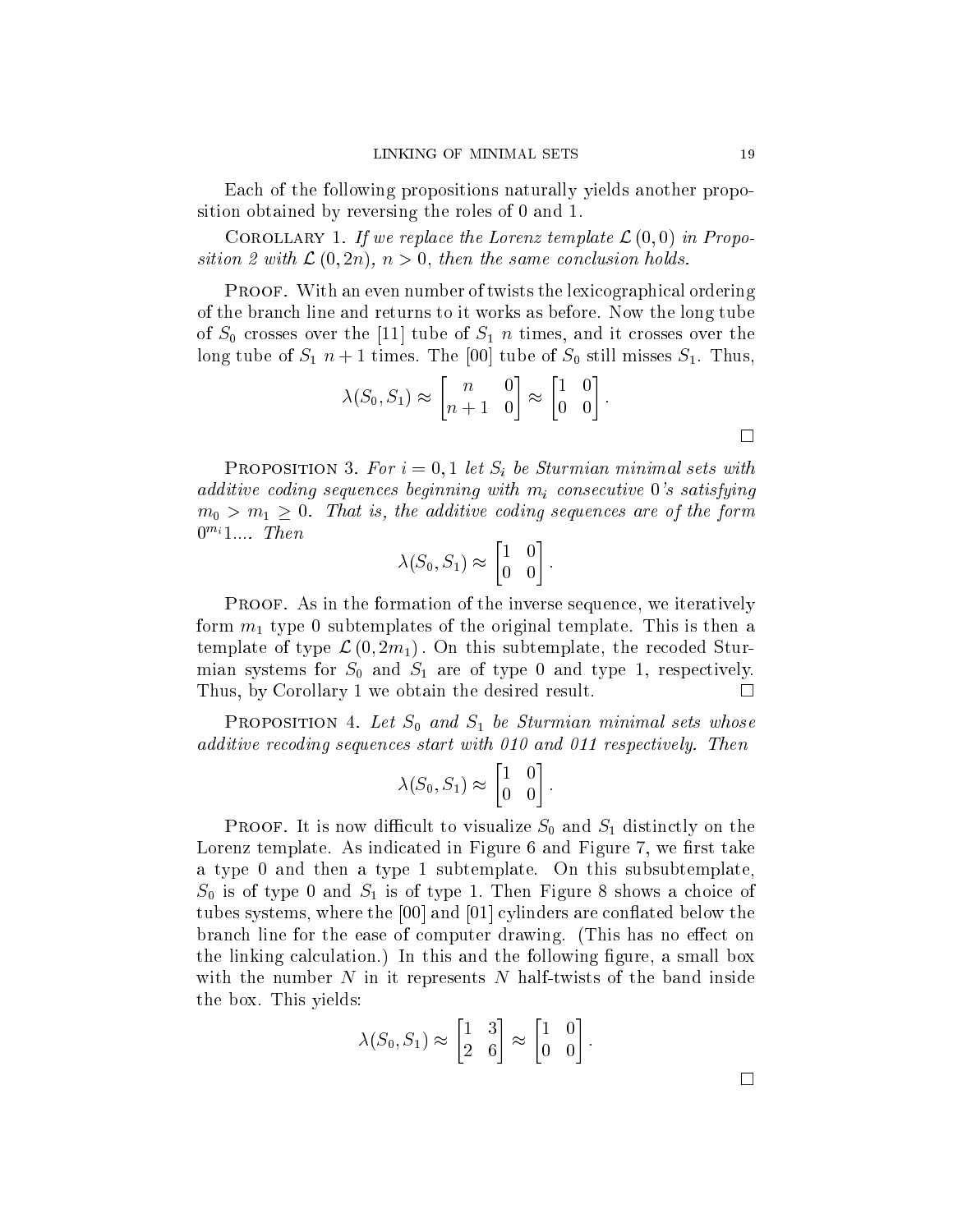

FIGURE 6.  $L(0, 2)$ 

**PROPOSITION** 5. Let  $S_1$  and  $S_2$  be Sturmian minimal sets whose additive recoding sequences start with 0100 and 0101 respectively. Then

$$
\lambda(S_1, S_2) \approx \begin{bmatrix} 1 & 0 \\ 0 & 0 \end{bmatrix}.
$$

Proof. A further iteration of the procedure used in Proposition 4 yields the subsubsubtemplate and tube systems shown in Figure 6. (In this figure and the next, a box covering two bands with a number  $M$ represents M band crossings, left over right, with no twisting.) Thus,

$$
\lambda(S_1, S_2) \approx \begin{bmatrix} 3 & 5 \\ 9 & 15 \end{bmatrix} = \begin{bmatrix} 1 & 0 \\ 0 & 0 \end{bmatrix}.
$$

 $\Box$ 

The reader may be wondering if the linking matrix for any pair of Sturmian minimal sets is  $\begin{bmatrix} 1 & 0 \\ 0 & 0 \end{bmatrix}$ --. Indeed, for a time we had hoped to prove that this was the case. However, the following shows this is not so.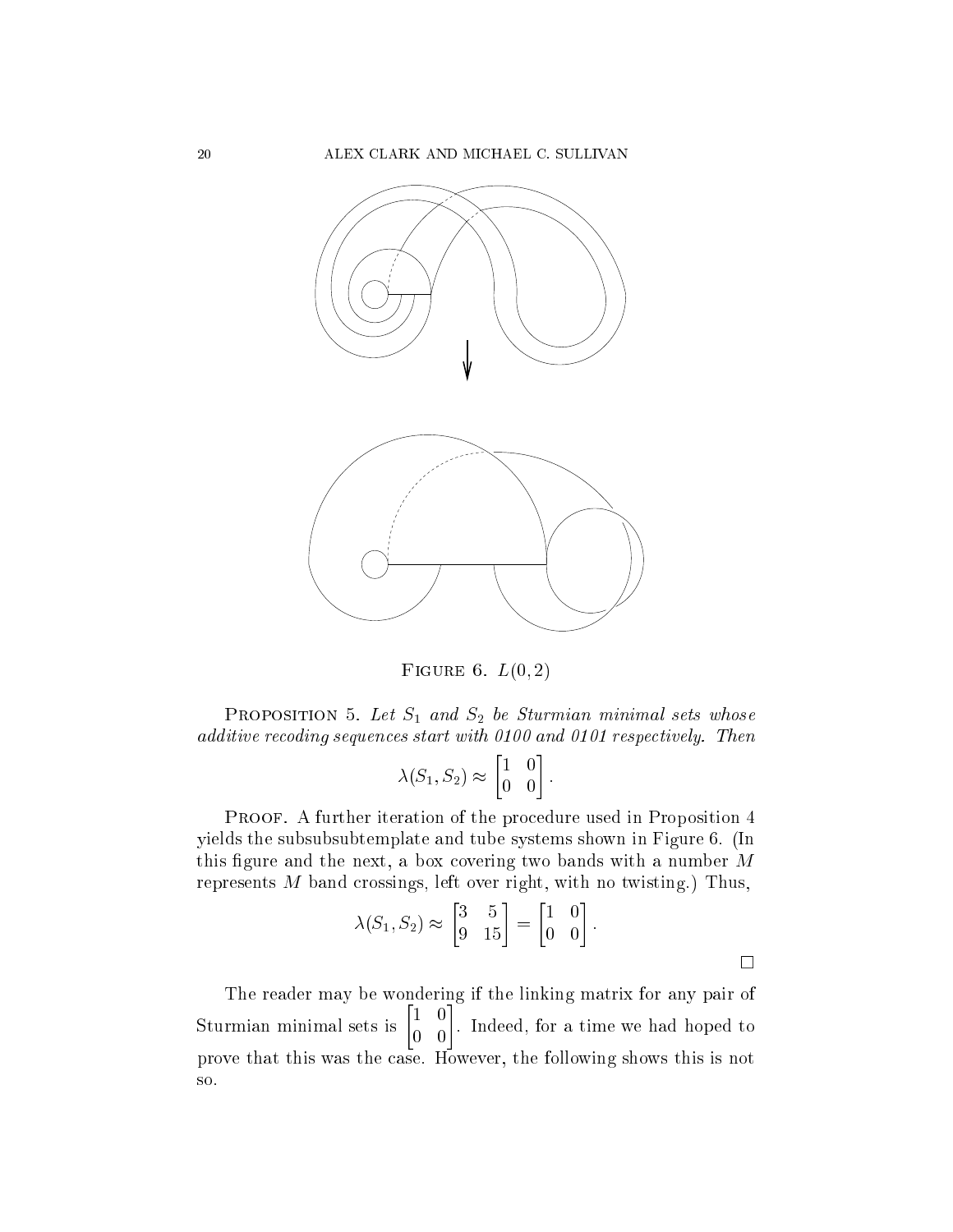



Figure 8. Tubular Neighborhoods

**PROPOSITION** 6. Let  $S_0$  and  $S_1$  be Sturmian minimal sets whose additive recoding sequences start with 0110 and 0110 and 1210 and 1211 1212 respectively.

$$
\lambda(S_1, S_2) \approx \begin{bmatrix} 1 & 0 \\ 0 & 1 \end{bmatrix}.
$$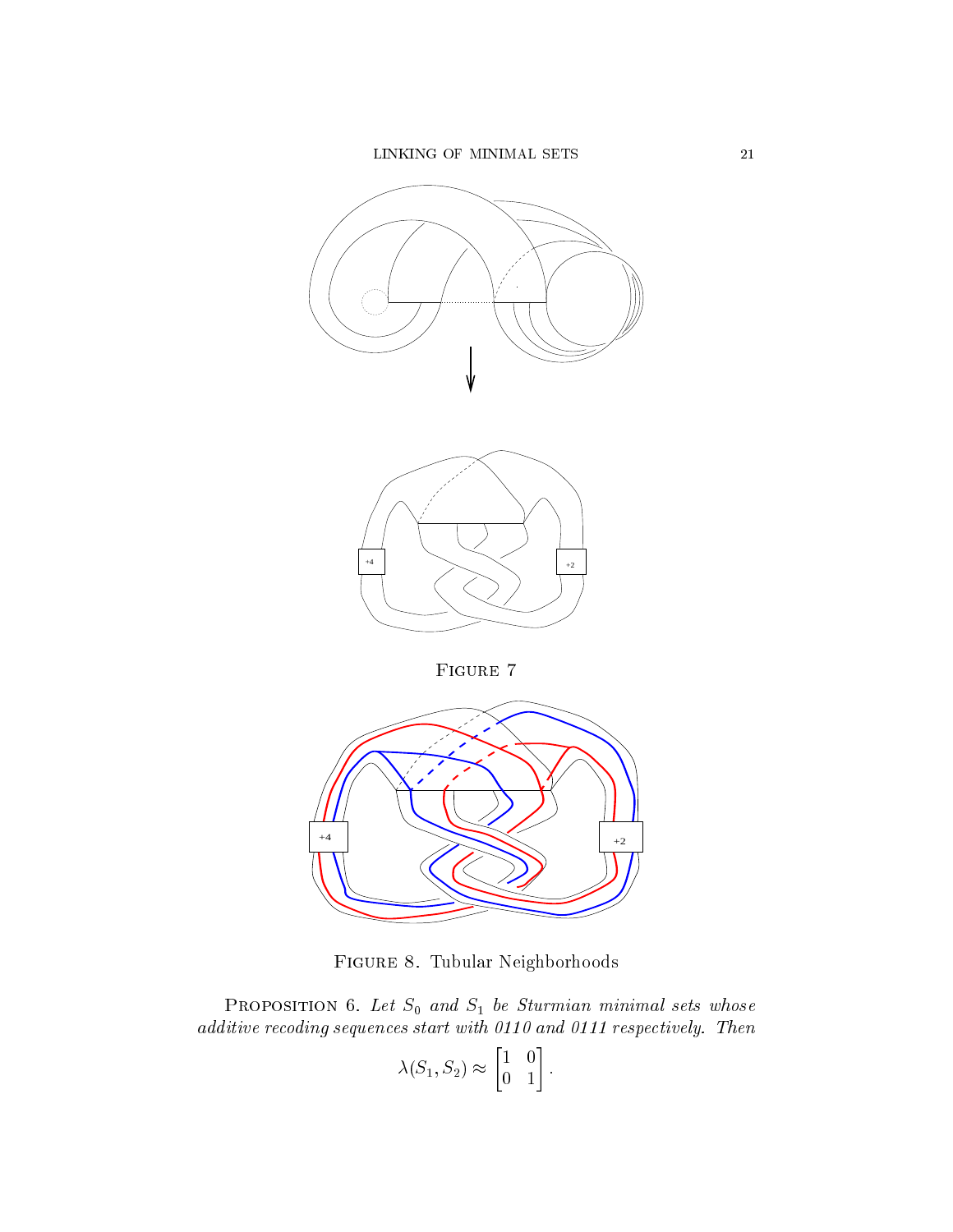

Figure 9. Template for Proposition 5

Proof. A further iteration of the procedure used in Proposition 4 yields the template and tube systems shown in Figure 6. Thus,

$$
\lambda(S_1, S_2) \approx \begin{bmatrix} 2 & 7 \\ 3 & 11 \end{bmatrix} = \begin{bmatrix} 1 & 0 \\ 0 & 1 \end{bmatrix}.
$$

 $\Box$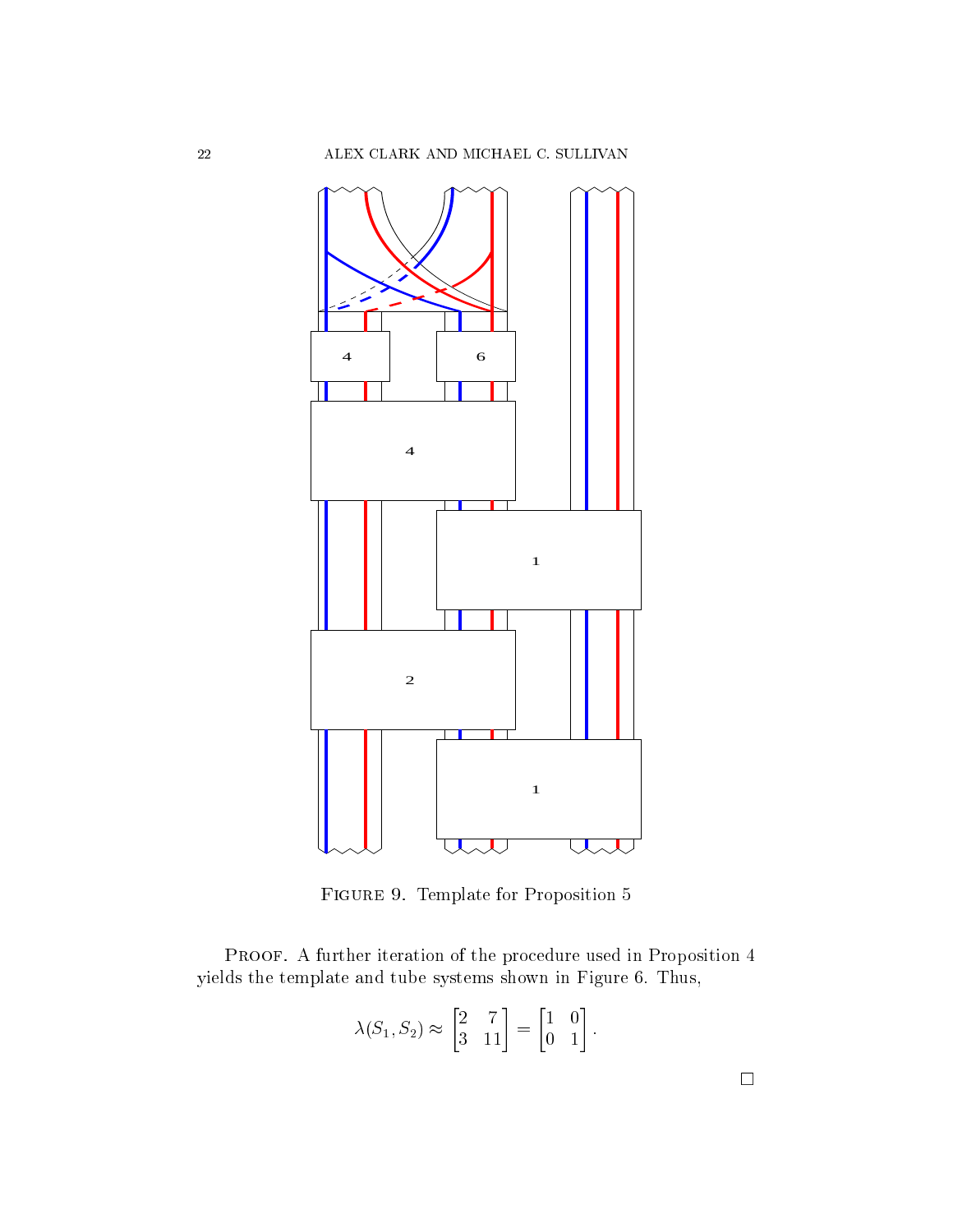

Figure 10. Template for Proposition 6

Non-Sturmian minimal sets of minimal block growth are much more flexible in their linking behavior. For example, if one applies the substitution  $\theta: 0 \stackrel{\theta}{\mapsto} 0100; 1 \stackrel{\theta}{\mapsto} 0011$  to the Fibonacci substitution minimal set, one obtains a minimal set  $M$  of minimal block growth. The linking matrix of the suspension of  $M$  and  $S_{1/\sqrt{2}}$  has Smith normal form

$$
\begin{bmatrix} 1 & 0 \\ 0 & 2 \end{bmatrix}.
$$

The apparent simplicity of the Smith normal forms for linking matrices of pairs of Sturmian minimal sets in the Lorenz template is surprising and intriguing.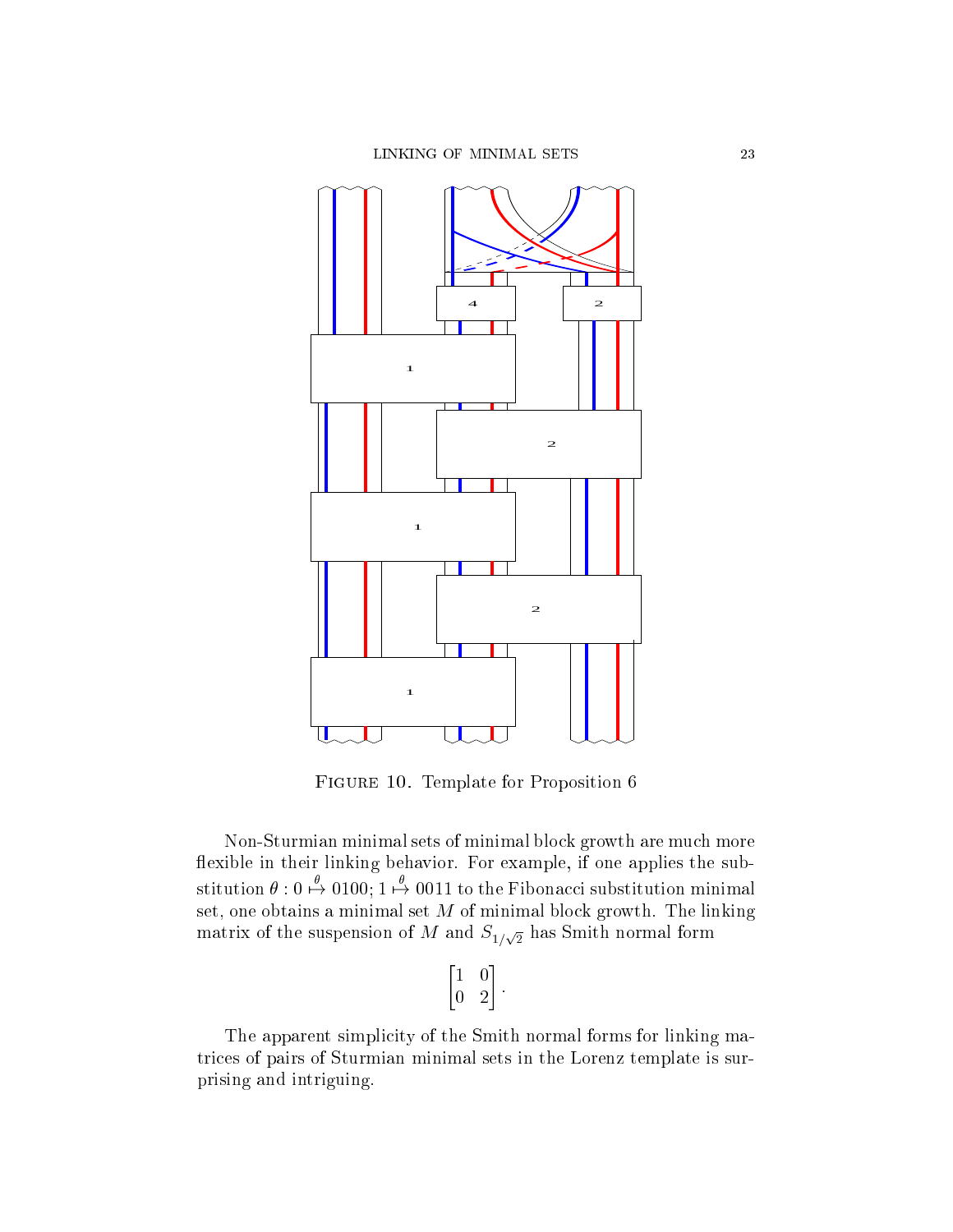Question. Given the additive coding sequence of two Sturmian minimal sets, what is the Smith normal form of the matrix representing their linking?

While we do not currently have an answer to this question, our procedure for taking subtemplates of the appropriate type until one reaches a subtempate for which the two minimal sets are of different types does lead to the following general observation.

Theorem 5. Any two Sturmian minimal sets in the Lorenz template have a linking matrix with non-zero Smith normal form and so are essentially linked.

#### References

- [A] Aarts, J. M., The structure of orbits in dynamical systems, Fund. Math. 129  $(1988)$ , no. 1, 39-58.
- [AM] Aarts, J. M.; Martens, M. Flows on one-dimensional spaces. Fund. Math.  $131$  (1988), no. 1, 53-67.
- [BaW] Barge, M.; Williams, R. F., Classification of Denjoy continua, Topology Appl. 106, Issue 1, (2000), 77-89.
- [BW1] Birman, J. S.; Williams, R. F., Knotted periodic orbits in dynamical systems. *I. Lorenz's equations.* Topology 22 (1983), no. 1,  $47–82$ .
- [BW2] Birman, J. S.; Williams, R. F., Knotted periodic orbits in dynamical system. II. Knot holders for fibered knots., Contemp. Math., 20, Amer. Math. Soc.,  $(1983), 1{-}60.$
- [B] Boyland, P., Weak disks of Denjoy minimal sets, Ergodic Theory Dynam. Systems 13 (1993), no. 4, 597-614.
- [CH] Coven, E. M.; Hedlund, G. A., Sequences with minimal block growth, Math. Systems Theory 7  $(1973)$ , 138-153.
- [D] Dold, A., Lectures on algebraic topology. Classics in Mathematics. Springer-Verlag, Berlin, 1995.
- [EG] Etnyre, J.; Ghrist, R., Contact topology and hydrodynamics. III. Knotted orbits, Trans. Amer. Math. Soc. 352 (2000), no. 12, 5781-5794.
- [Fogg] Fogg, N. Pytheas, Substitutions in Dynamics, Arithmetics and Combinatorics, Lecture Notes in Mathematics, 1794 (2002), Springer-Verlag, Berlin.
- [Fo] Fokkink, R.J., The Structure of Trajectories, Dissertation at the University of Delft, 1991.
- Fuchs, L., *Infinite Abelian Groups*, Academic Press, New York (N.Y.), 1970. E
- [GST] Gambaudo, J.-M.; Sullivan, D.; Tresser, C., Infinite cascades of braids and smooth dynamical systems, Topology 33  $(1994)$ , no. 1, 85-94.
- [GHS] Ghrist, R.; Holmes, P. J.; Sullivan, M. C., Knots and links in threedimensional flows. Lecture Notes in Mathematics, 1654 (1997), Springer-Verlag, Berlin.
- [Gi] Gilmore, R., Topological analysis of chaotic dynamical systems, Review of Modern Physics, Vol. 70, No. 4, Octber 1998, 1455-1529.
- [GH] Gottschalk, W. H., Hedlund, G., Topological dynamics , A. M. S. Colloquium Publications, Vol. 36., 1955.